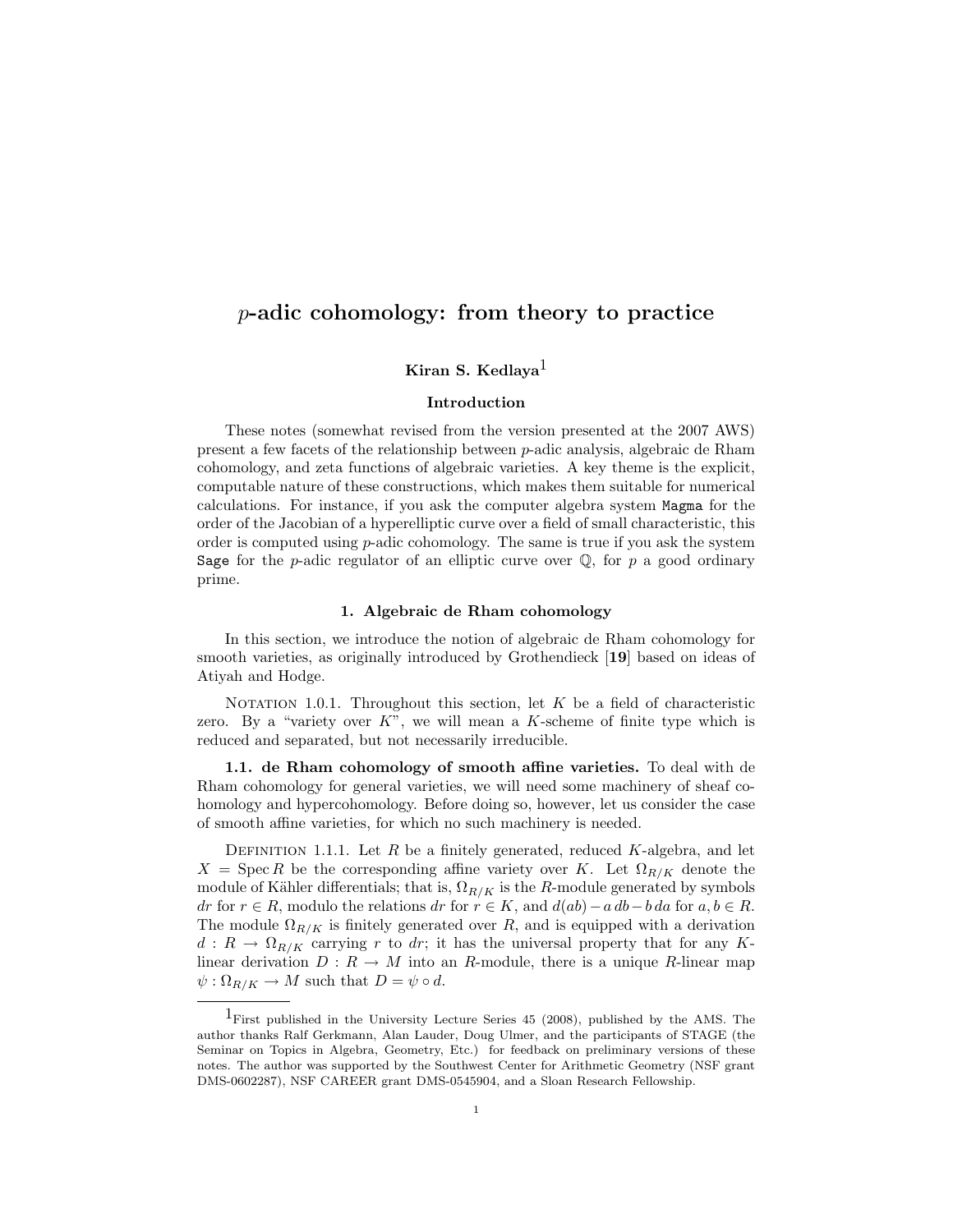We assume hereafter that  $X/K$  is smooth, which forces  $\Omega_{R/K}$  to be a locally free R-module of rank  $\dim(X)$ . Let

$$
\Omega^i_{R/K}=\wedge^i_R\Omega_{R/K}
$$

be the *i*-th *alternating power* (or *wedge power*) of  $\Omega_{R/K}$  over R. That is,  $\Omega_{R/K}^i$ is the free R-module generated by symbols  $\omega_1 \wedge \cdots \wedge \omega_i$ , modulo the submodule generated by

$$
(r\omega_1 + r'\omega_1') \wedge \omega_2 \wedge \cdots \wedge \omega_i - r\omega_1 \wedge \omega_2 \wedge \cdots \wedge \omega_i - r'\omega_1' \wedge \omega_2 \wedge \cdots \wedge \omega_i
$$

for  $r, r' \in R$ , and by  $\omega_1 \wedge \cdots \wedge \omega_i$  whenever two of the factors are equal. Beware that the elements of the form  $\omega_1 \wedge \cdots \wedge \omega_i$ , the so-called *decomposable elements*, do not comprise all of  $\Omega^i_{R/K}$ ; e.g., if  $R = k[x_1, x_2, x_3, x_4]$ , then  $dx_1 \wedge dx_2 + dx_3 \wedge dx_4$ is a nondecomposable element of  $\Omega^2_{R/K}$ .

The map d induces maps  $d: \Omega^i_{R/K} \to \Omega^{i+1}_{R/K}$ . Moreover, the composition  $d \circ d$ is always zero. We thus have a complex  $\Omega_{R/K}$ , called the *de Rham complex* of X. The cohomology of this complex is called the *(algebraic) de Rham cohomology* of  $X$ , denoted  $H^i_{\text{dR}}(X)$ ; it is contravariantly functorial in X. Note that for  $i > \dim(X)$ ,  $\Omega^i_{R/K} = 0$  and so  $H^i_{\text{dR}}(X) = 0$ .

EXERCISE 1.1.2. Put  $R = K[x_1, \ldots, x_n]$ , so that  $X = \mathbb{A}^n_K$  is the affine *n*-space over K. Check that

$$
H^{0}(X) = K, \qquad H^{i}(X) = 0 \quad (i > 0).
$$

TERMINOLOGY 1.1.3. The elements of  $\Omega^i_{R/K}$  are referred to as *i-forms*. An *i*-form is *closed* if it is in the kernel of  $d$  :  $\Omega^i_{R/K} \to \Omega^{i+1}_{R/K}$ , and *exact* if it is in the image of  $d: \Omega^{i-1}_{R/K} \to \Omega^i_{R/K}$ . In this terminology,  $H^i_{dR}(X)$  is the quotient of the space of closed  $i$ -forms by the subspace of exact  $i$ -forms.

REMARK 1.1.4. There is a construction of algebraic de Rham cohomology that allows affines which are not smooth. Roughly speaking, given a closed immersion of the given affine scheme into a smooth affine variety (e.g., an affine space), one may use the cohomology of the de Rham complex on the formal neighborhood of the image; this does not depend on the choice of the immersion. This constructed is developed by Hartshorne in [22].

#### 1.2. Example: an incomplete elliptic curve.

EXAMPLE 1.2.1. Assume that  $P(x) = x^3 + ax + b \in K[x]$  has no repeated roots, and put

$$
R = K[x, y]/(y^2 - P(x)),
$$

so that  $X = \text{Spec } R$  is the affine part of an elliptic curve over K (i.e., the complete elliptic curve minus the one point at infinity). Then  $H_{\text{dR}}^{0}(X) = K$ , and  $H_{\text{dR}}^{i}(X)$ vanishes for  $i > 1$ .

The interesting space  $H^1_{\text{dR}}(X)$  is simply the cokernel of  $d: R \to \Omega_{R/K}$ . To describe it, we use the relation

$$
0 = d(y^2 - P(x)) = 2y \, dy - P' \, dx
$$

in  $\Omega_{R/K}$ . (Throughout this example, primes denote differentiation with respect to x.) Since P has no repeated roots, we can choose polynomials  $A, B \in K[x]$  such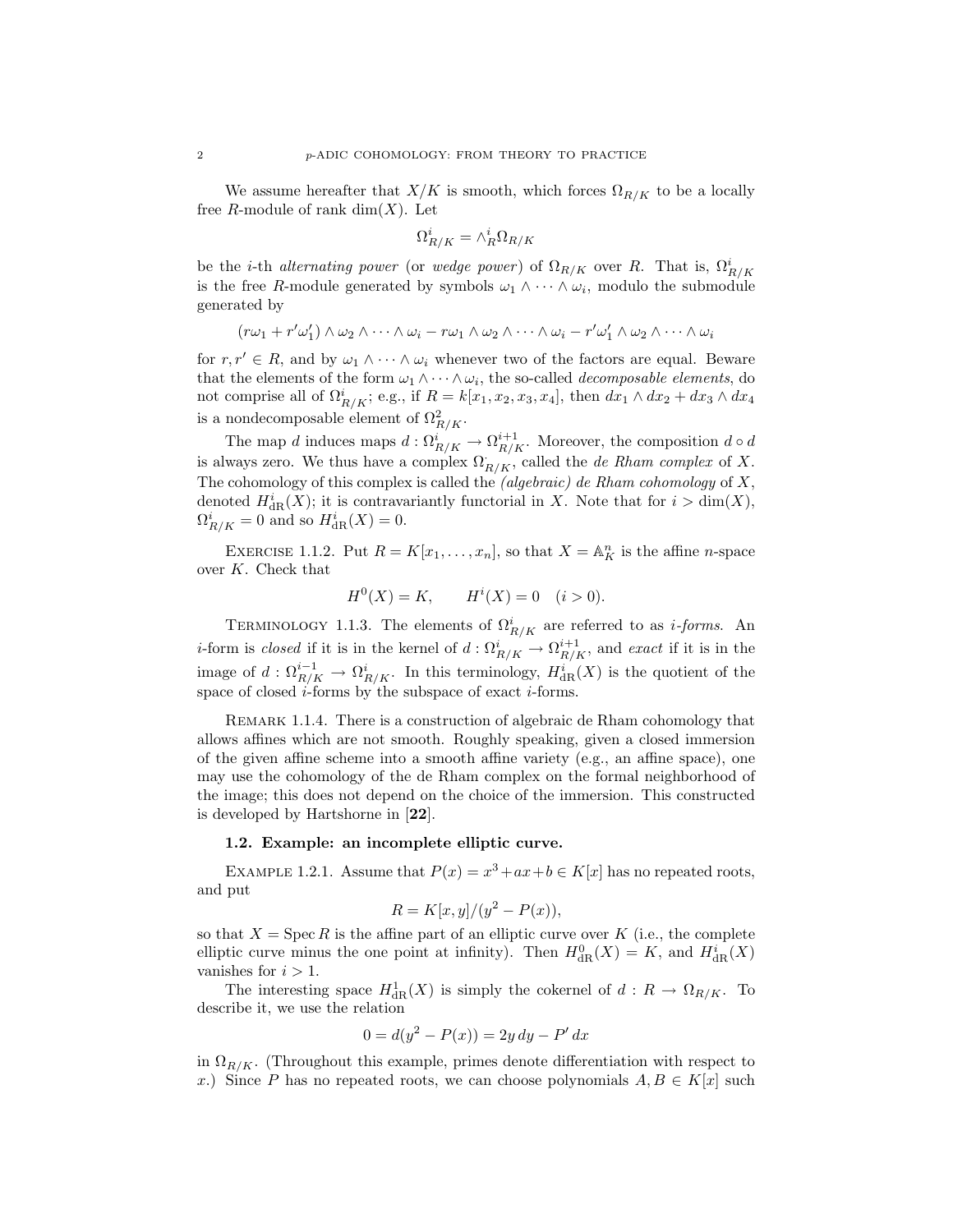that  $AP + BP' = 1$ . Now put

$$
\omega = Ay\,dx + 2B\,dy
$$

so that

$$
dx = y\omega,
$$
  $dy = \frac{1}{2}P'\omega.$ 

Consequently, every element of  $\Omega_{R/K}$  has a unique representation as  $(C+Dy)\omega$  for some  $C, D \in K[x]$ . For this form to be exact, there must exist  $E, F \in K[x]$  such that

$$
(C+Dy)\omega = d(E+Fy)
$$
  
= E' dx + F'y dx + F dy  
= 
$$
\left(\frac{1}{2}P'F + F'P\right)\omega + E'y\omega.
$$

In particular,  $Dy\omega$  is always exact. As for  $C\omega$ , if F has leading term  $cx^d$ , then  $\frac{1}{2}P'F + F'P$  has leading term  $(\frac{3}{2} + d) cx^{d+2}$ . Since  $\frac{3}{2} + d$  is never an integer, we can choose c so that subtracting  $(\frac{3}{2} + d) cx^{d+2}$  removes the leading term of C.

Repeating this process (of clearing leading terms from  $C$ ) allows us to write  $C\omega$  as an exact differential plus a K-linear combination of

$$
\omega, \quad x\omega.
$$

These two thus form a basis of  $H^1_{\text{dR}}(X)$ .

REMARK 1.2.2. Note that by writing

$$
\omega = \frac{dx}{y} = \frac{2\,dy}{P'(x)},
$$

we can see that  $\omega$  actually extends to a 1-form on the complete elliptic curve, whereas  $x\omega$  has a double pole at infinity.

REMARK 1.2.3. From the point of view of making machine computations, what is crucial here is not simply that we were able to compute the dimension of  $H^1_{\text{dR}}(X)$ , or write down a basis. Rather, it is crucial that given any (closed) 1-form, we have a simple algorithm for presenting it as an exact 1-form plus a linear combination of basis elements.

Later, we will need a slight variation of the above example.

EXAMPLE 1.2.4. Define  $P$  as in Example 1.2.1, but this time put

$$
R = K[x, y, z]/(y^2 - P(x), yz - 1),
$$

so that  $X = \operatorname{Spec} R$  is an elliptic curve over K minus the point at infinity and the three points of order 2. Again,  $H_{\text{dR}}^0(X) = K$ , and  $H_{\text{dR}}^i(X)$  vanishes for  $i > 1$ .

In this case, to calculate  $H^1_{\text{dR}}(\widetilde{X})$ , we will work not with  $\omega$  but directly with  $dx$ . Any given element of  $\Omega_{R/K}$  can be written as  $(C+Dy)y^{-2i} dx$  for some nonnegative integer i and some  $C, D \in K[x]$ . Now the relevant calculation of an exact differential (for  $E, F \in K[x]$ ) is

$$
d((E + Fy)y^{-2j}) = E'y^{-2j} dx + F'y^{-2j+1} dx - 2jEy^{-2j-1} dy - (2j - 1)Fy^{-2j} dy
$$
  
=  $(E'P - jP'E)y^{-2j-2} dx + \left(F'P + \frac{1-2j}{2}P'F\right)y^{-2j-1} dx.$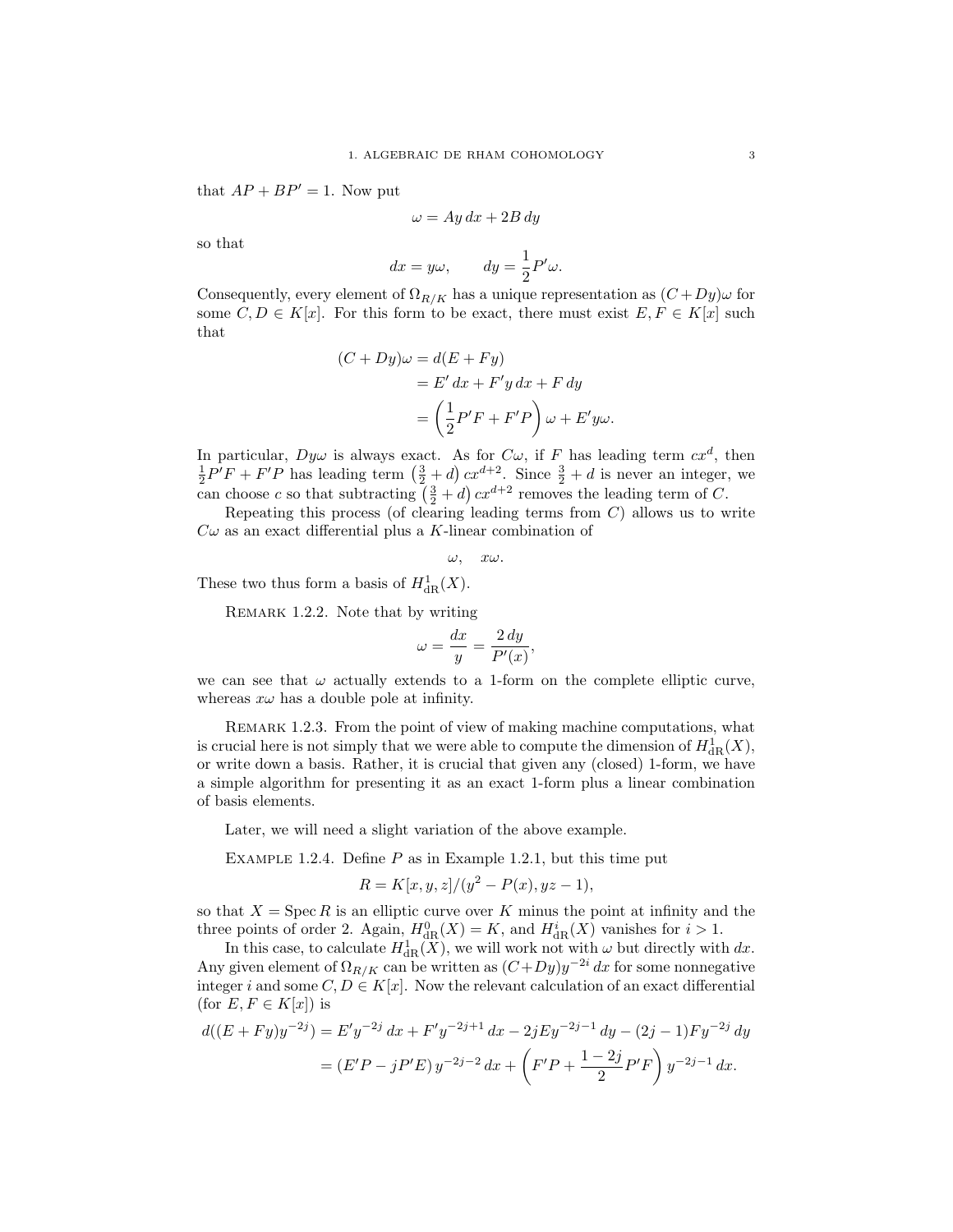We interpret this as saying that in  $H^1_{\text{dR}}(X)$ ,

$$
(jP'E) y^{-2j-2} dx + \left(\frac{2j-1}{2}P'F\right) y^{-2j-1} dx
$$

is cohomologous to something of the form  $(G + Hy)y^{-2j} dx$ .

At this point we may treat the even and odd powers of  $y$  completely independently. (This is explained by the fact that the curve admits a hyperelliptic involution  $x \mapsto x, y \mapsto -y$ ; the even and odd powers of y correspond to the plus and minus eigenspaces under this involution.) In both cases, we use the fact that P and P' generate the unit ideal of  $K[x]$ .

In the odd powers of y, we can reduce all the way down to  $Dy^{-1} dx$ , then eliminate multiples of  $P'y^{-1} dx$ . We are thus left with generators  $dx/y$ ,  $xdx/y$ .

In the even powers of y, we can reduce all the way down to  $Cy^{-2} dx$ , then eliminate multiples of  $Py^{-2} dx$ . We are thus left with generators  $dx/y^2$ ,  $x dx/y^2$ ,  $x^2 dx/y^2$ . To conclude, we have the following basis for  $H^1_{dR}(X)$ :

$$
\frac{dx}{y}, \quad \frac{x\,dx}{y}, \quad \frac{dx}{y^2}, \quad \frac{x\,dx}{y^2}, \quad \frac{x^2\,dx}{y^2},
$$

and again we can explicitly rewrite any 1-form in terms of these plus an exact 1-form.

EXERCISE 1.2.5. Let  $P(x) \in K[x]$  be a squarefree polynomial. Compute  $H_{\text{dR}}^{i}(X)$  for the punctured affine line  $X = \text{Spec } K[x, y]/(yP(x) - 1)$ ; again, this means that you should have an explicit recipe for presenting any 1-form as an exact 1-form plus a linear combination of basis elements.

Exercise 1.2.6. Repeat the derivations of Example 1.2.1 and 1.2.4 for a hyperelliptic curve  $y^2 = P(x)$ . Note that the net result depends on whether deg(P) is odd or even; for an explanation of this, see Exercise 1.6.4.

1.3. Sheaf cohomology. In order to move past affines, we must work with sheaf cohomology and hypercohomology. We give here a rapid summary of the key points; we presume that the reader has encountered sheaf cohomology previously, e.g., in [23, Chapter III].

DEFINITION 1.3.1. Let X be a scheme, and let  $\mathbf{Ab}_X$  denote the category of sheaves of abelian groups on X. Given two complexes  $C = (0 \to C^0 \to C^1 \to \cdots)$ and D<sup>·</sup> in  $\mathbf{Ab}_X$ , a morphism  $C \to D$ <sup>·</sup> is a commuting diagram



This morphism is a *quasi-isomorphism* if the induced maps on cohomology:

$$
\frac{\ker(C^i \to C^{i+1})}{\text{image}(C^{i-1} \to C^i)} \to \frac{\ker(D^i \to D^{i+1})}{\text{image}(D^{i-1} \to D^i)}
$$

are isomorphisms.

DEFINITION 1.3.2. Let C be a full subcategory of  $\mathbf{Ab}_X$  (i.e., retain some of the objects but keep all morphisms between such objects). For  $C^{\cdot}$  a complex, a resolution by  $C$  of  $C$  is a second complex  $D$  in  $C$  equipped with a quasi-isomorphism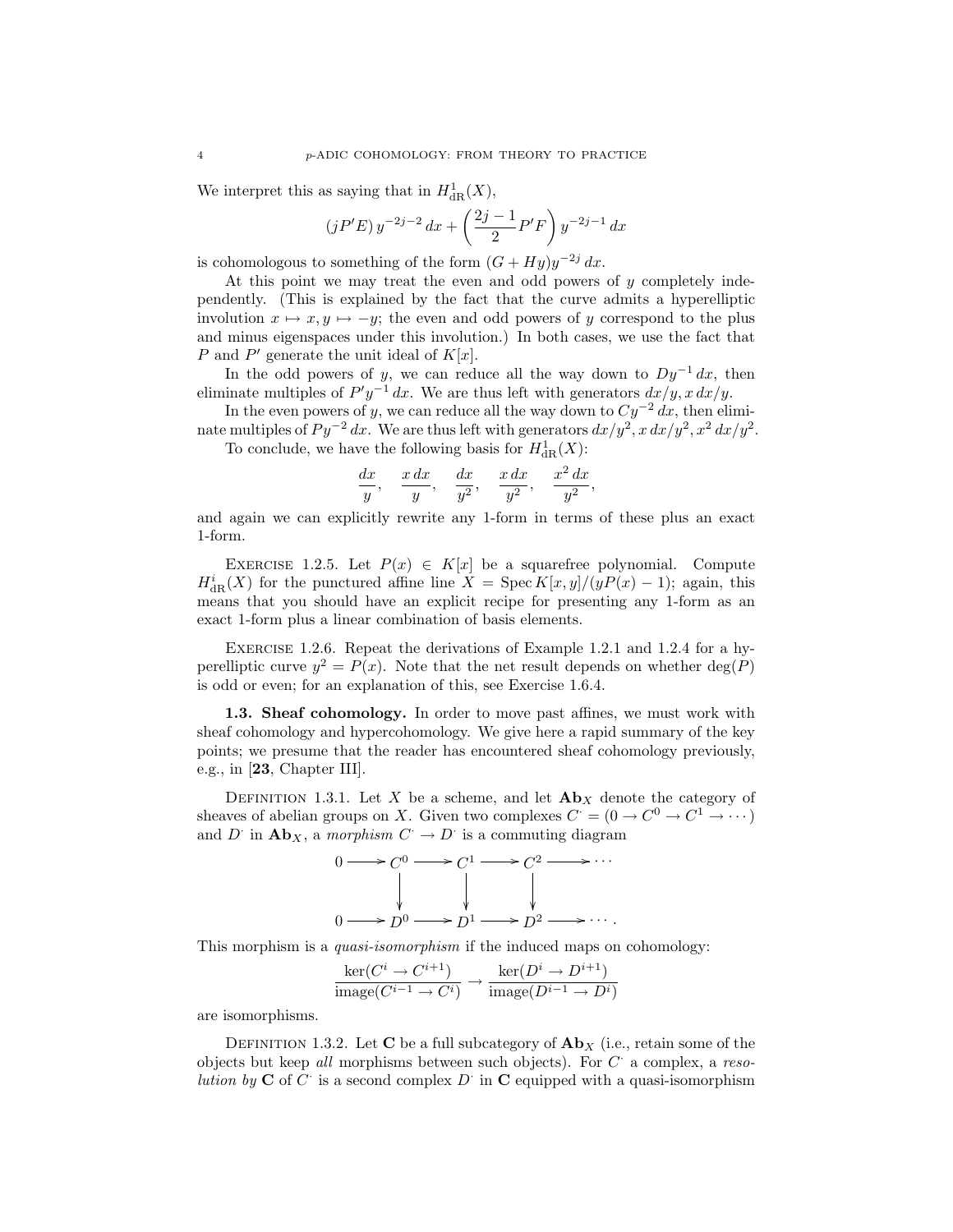$C \rightarrow D$ . As a special case, if  $C \in \mathbf{Ab}_X$  is a single object, we may identify C with the complex C defined by  $C^0 = C, C^i = 0$  for  $i > 0$  and all morphisms zero; this gives the notion of a resolution by  $C$  of the object  $C$ , which is just an exact sequence  $0 \to C \to D^0 \to D^1 \to \cdots$  with each  $D^i \in \mathbb{C}$ . (If **C** is defined by an adjective describing certain objects of  $\mathbf{Ab}_X$ , e.g., "injective", we will refer to an "injective resolution" instead of a "resolution by  $\mathbb{C}^n$ .)

DEFINITION 1.3.3. We say  $\mathscr{F} \in \mathbf{Ab}_X$  is *injective* if the functor Hom $(\cdot, \mathscr{F})$  is exact. For any  $\mathscr{F} \in \mathbf{Ab}_X$ , there exists a monomorphism  $\mathscr{F} \to \mathscr{G}$  with  $\mathscr{G}$  injective [23, Proposition III.2.2]; this is commonly described by saying that  $\mathbf{Ab}_{X}$  is an abelian category which has enough injectives.

DEFINITION 1.3.4. Since  $\mathbf{Ab}_X$  has enough injectives, any  $\mathscr F$  admits an injective resolution  $\mathscr{F}$ ; moreover, given two injective resolutions, there is a third one to which each admits a quasi-isomorphism. We define the *sheaf cohomology*  $H^{i}(X, \mathcal{F})$ as the *i*-th cohomology of the complex  $\Gamma(X, \mathscr{F})$ ; it turns out to be canonically independent of the choice of an injective resolution. The construction  $\mathscr{F} \mapsto H^{i}(X,\mathscr{F})$ is functorial in  $\mathscr{F}$ , with  $H^0(X, \cdot)$  being the global sections functor  $\Gamma(X, \cdot)$ . Also, given a short exact sequence  $0 \to \mathscr{F} \to \mathscr{G} \to \mathscr{H} \to 0$ , we obtain a long exact sequence

$$
\cdots \to H^{i}(X,\mathscr{F}) \to H^{i}(X,\mathscr{G}) \to H^{i}(X,\mathscr{H}) \stackrel{\delta_{i}}{\to} H^{i+1}(X,\mathscr{F}) \to \cdots;
$$

the maps  $\delta_i: H^i(X, \mathcal{H}) \to H^{i+1}(X, \mathcal{F})$  (which are themselves functorial in the short exact sequence) are the *connecting homomorphisms*. (Here  $H^{-1}(X, \mathcal{H}) = 0$ , so we start  $0 \to H^0(X, \mathscr{F}) \to H^0(X, \mathscr{G}) \to \cdots$ .)

DEFINITION 1.3.5. We say  $\mathscr F$  is acyclic if  $H^i(X,\mathscr F)=0$  for  $i>0$ . One can then show that sheaf cohomology can be computed using any acyclic resolution, not just any injective resolution. However, we must use injectives in order to define sheaf cohomology, because the notion of acyclicity is not available until after cohomology has been defined. In other words, the notion of injectivity depends only on the category  $\mathbf{Ab}_X$ , whereas acyclicity depends on the choice of the functor  $\Gamma(X, \cdot)$  to serve as  $H^0$ .

Remark 1.3.6. What makes the previous observation helpful is that it is quite easy to construct acyclic resolutions in many cases, using Cech complexes. The key input in the next definition is the fact that if  $X$  is affine, then any quasicoherent sheaf of  $\mathscr{O}_X$ -modules on X is acyclic, because the global sections functor on quasicoherent sheaves is exact.

DEFINITION 1.3.7. Let X be a separated scheme, let  $\mathscr F$  be a quasicoherent sheaf of  $\mathscr{O}_X$ -modules on X, let I be a finite totally ordered set, and let  $\{U_i\}_{i\in I}$ be a cover of  $X$  by open affine subschemes. Since  $X$  is separated, any nonempty finite intersection of  $U_i$ 's is again affine. (This is the algebro-geometric analogue of a "good cover" in the parlance of  $[6]$ , i.e., a cover of a manifold by open subsets such that each nonempty finite intersection is contractible.) For each finite subset J of I, put  $U_J = \bigcap_{j \in J} U_j$  and let  $j_J : U_J \hookrightarrow X$  be the implied open immersion. Then  $j_j$  is an affine morphism, so  $(j_j)_*$  is exact. Since every quasicoherent sheaf on the affine  $U_J$  is acyclic,  $(j_J)_* j_J^* \mathscr{F}$  is acyclic on X.

We thus obtain an acyclic resolution  $\mathscr{F}$  of  $\mathscr{F}$  as follows.

• The term  $\mathscr{F}^i$  consists of the direct sum of  $(j_J)_*j_J^*\mathscr{F}$  over all  $(i+1)$ -element subsets J of I.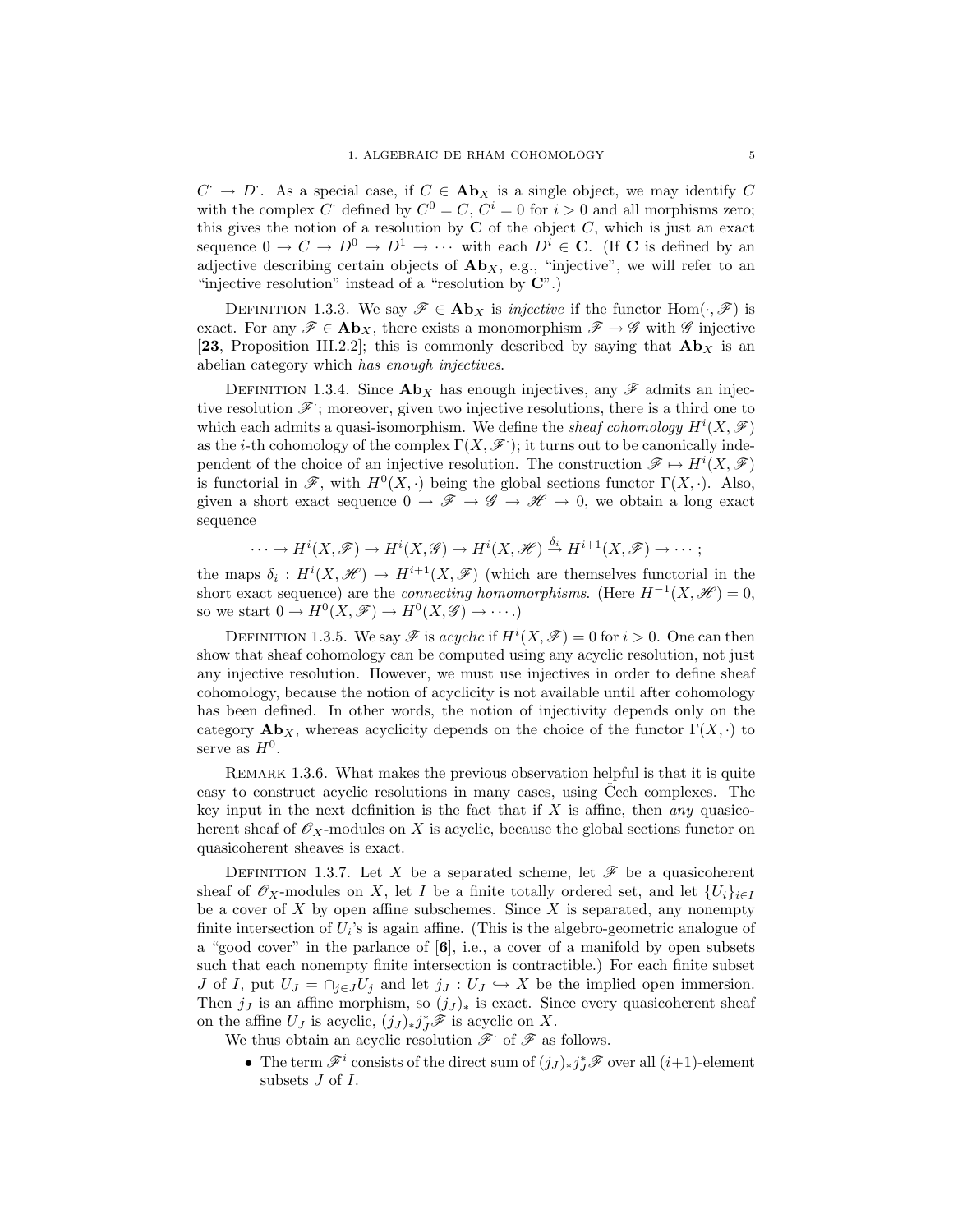• The map  $\mathscr{F}^i \to \mathscr{F}^{i+1}$ , applied to an element of  $\mathscr{F}^i$  with component  $x_J$  in  $(j_J)_* j_J^*$ <sup> $\mathscr{F}$ </sup>, produces an element of  $\mathscr{F}^{i+1}$  whose component in  $(j_J)_* j_J^*$  $\mathscr{F}$ with  $J = \{j_0 < \cdots < j_{i+1}\}$  is

$$
\sum_{h=0}^{i+1}(-1)^{h}x_{J\setminus\{j_h\}}.
$$

In particular, the sheaf cohomology of  $\mathscr F$  is given the cohomology of the corresponding complex of global sections. In the i-th position, this consists of the direct sum of  $\Gamma(U_J,j_J^*\mathscr{F})$  over all  $(i+1)$ -element subsets J of I. (Compare [23, Theorem III.4.5], [20, Proposition 1.4.1].)

1.4. Hypercohomology and de Rham cohomology. We now pass from sheaf cohomology to sheaf hypercohomology as in  $[20, §0.11.4]$ , then give the definition of algebraic de Rham cohomology for an arbitrary smooth variety.

DEFINITION 1.4.1. Let C be a complex in  $\mathbf{Ab}_X$ . The sheaf hypercohomology of C, denoted  $\mathbb{H}^i(C)$ , is defined as the cohomology of  $\Gamma(X, D)$  for any acyclic resolution  $D^{\cdot}$  of  $C$ ; again, this is independent of the choice of the resolution (one can always compare to an injective resolution).

To make this definition useful, one needs a good way to manufacture acyclic resolutions of complexes, rather than of individual sheaves.

REMARK 1.4.2. Suppose we can construct a double complex  $D^{\cdot,\cdot}$  such that the diagram



commutes, and each column gives an acyclic resolution of  $C^i$ . (In a double complex, the composition of two consecutive horizontal arrows, or two consecutive vertical arrows, must vanish.) Let  $D^{\cdot}$  be the associated total complex of  $D^{\cdot}$ , constructed as follows.

- We take  $D^i = \bigoplus_{j+k=i} D^{j,k}$ .
- The map  $D^i \to D^{i+1}$ , applied to an element of  $D^i$  with component  $x_{j,k}$ in  $D^{j,k}$ , produces an element of  $D^{i+1}$  whose component in  $D^{j,k}$  is

 $d_{\text{horizontal}}(x_{j-1,k}) + (-1)^j d_{\text{vertical}}(x_{j,k-1}).$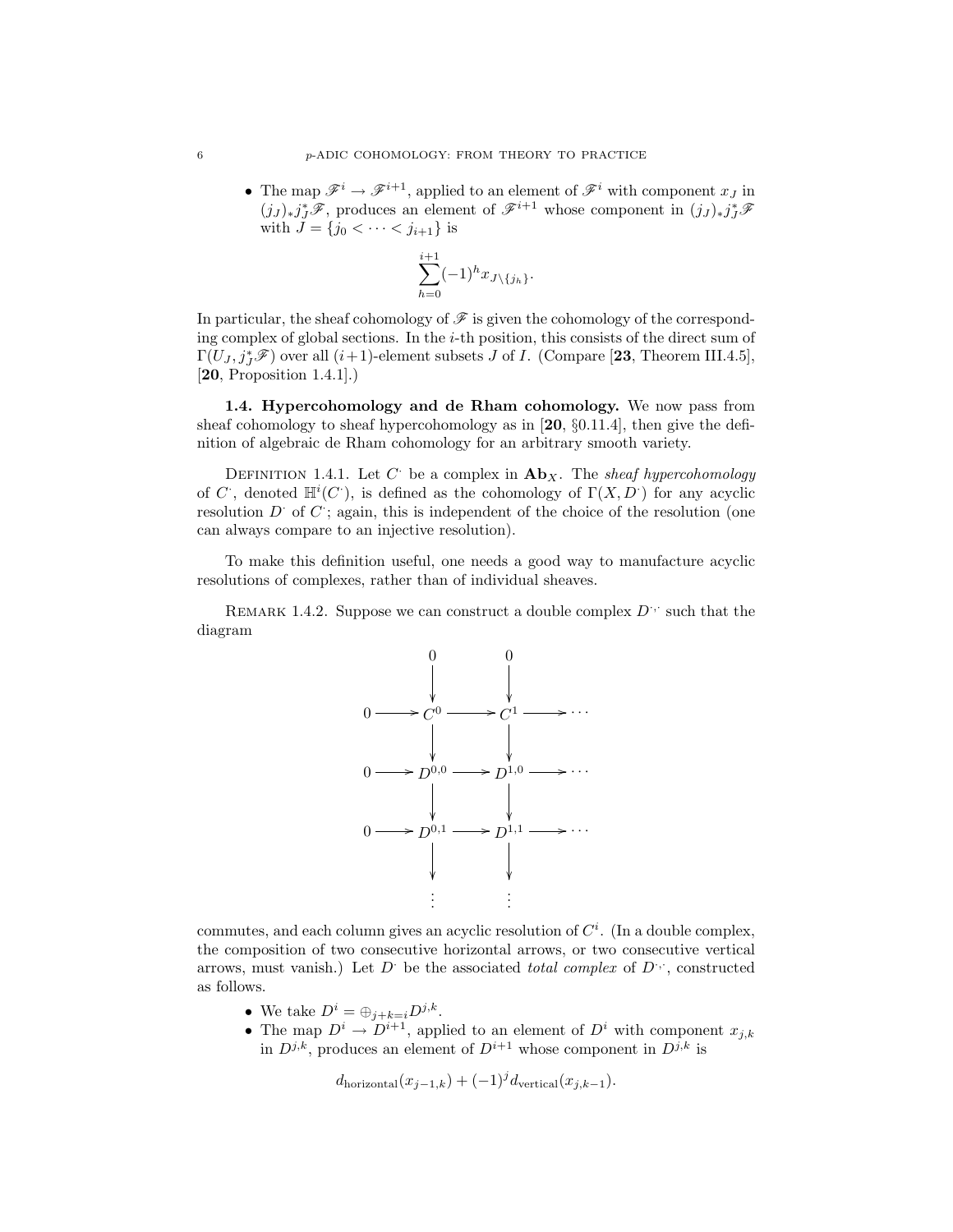(The factor of  $(-1)^j$  is needed to ensure that the composition of two of these derivations is zero; it forces the "cross terms" involving one horizontal and one vertical derivation to cancel each other out.)

Then  $D^{\cdot}$  forms an acyclic resolution of  $C^{\cdot}$ .

DEFINITION 1.4.3. Since the construction of the Čech resolution in Definition 1.3.7 is functorial in the sheaf, applying it to a complex immediately gives a diagram of the sort discussed in Remark 1.4.2.

We are now ready to give Grothendieck's definition of the algebraic de Rham cohomology of a smooth variety. (Although [19] is the source of the original definition, it is very cursory; see [23] for a fuller treatment.)

DEFINITION 1.4.4. Let X be a variety over K. We now obtain a sheaf  $\Omega_{X/K}$  of Kähler differentials, which is coherent. Let us assume further that  $X$  is smooth of relative dimension n; then  $\Omega_{X/K}$  is locally free of rank n. The exterior derivative is now a map of sheaves (but not of  $\mathscr{O}_X$ -modules!)  $d : \mathscr{O}_X \to \Omega_{X/K}$ , and using it we construct the *de Rham complex* of  $X$ :

$$
0 \to \Omega_{X/K}^0 \to \Omega_{X/K}^1 \to \cdots \to \Omega_{X/K}^n \to 0.
$$

We now define the algebraic de Rham cohomology of X, denoted  $H^i_{\text{dR}}(X)$ , as the hypercohomology  $\mathbb{H}^i(\Omega^*_{X/K})$  of the de Rham complex; again, this is contravariantly functorial in X. (Formation of  $H^i_{\text{dR}}(X)$  commutes with extension of the base field, because formation of sheaf hypercohomology commutes with flat base change.)

Remark 1.4.5. The fact that we use hypercohomology to define algebraic de Rham cohomology means that unlike in the affine case, we no longer automatically have  $H^i_{\text{dR}}(X) = 0$  whenever  $i > \dim(X)$ . This will be apparent in Example 1.5.1 below.

1.5. Example: a complete elliptic curve. Let us watch the definition of algebraic de Rham cohomology in action, for a complete elliptic curve.

EXAMPLE 1.5.1. Assume again that  $P(x) = x^3 + ax + b \in K[x]$  has no repeated roots. However, now let X be the *complete* elliptic curve  $y^2 = P(x)$ , i.e.,

$$
X = \text{Proj } K[X, Y, W]/(Y^2W - X^3 - aXW^2 - bW^3).
$$

Since X admits a one-dimensional space of everywhere holomorphic 1-forms, generated by  $\omega = dx/y$ , you might be tempted to think that  $H^1_{\text{dR}}(X)$  is one-dimensional. However, this is not what happens!

To compute  $H^i_{\text{dR}}(X)$ , we use a simple Čech resolution. Let U be the affine curve, i.e., X minus the point at infinity  $[0:1:0]$ . Let V be X minus the three geometric points of the form  $(x, 0)$ , where x is a root of P. We now find that the de Rham cohomology of  $X$  is computed by the cohomology of the complex  $D^*$ , where

$$
D^{0} = \Gamma(U, \mathcal{O}_{U}) \oplus \Gamma(V, \mathcal{O}_{V})
$$
  
\n
$$
D^{1} = \Gamma(U, \Omega_{U}) \oplus \Gamma(V, \Omega_{V}) \oplus \Gamma(U \cap V, \mathcal{O}_{U \cap V})
$$
  
\n
$$
D^{2} = \Gamma(U \cap V, \Omega_{U \cap V}).
$$

Let us start with  $H^0_{\text{dR}}(X)$ ; this consists of pairs  $(f, g)$  with  $f \in \Gamma(U, \mathcal{O}_U)$ ,  $g \in$  $\Gamma(V,\mathscr{O}_V)$ , and  $\text{Res}_{U,U\cap V}(f) - \text{Res}_{V,U\cap V}(g) = 0$ . In other words, these are just elements of  $\Gamma(X, \mathcal{O}_X)$ , and the only such elements are the constant functions.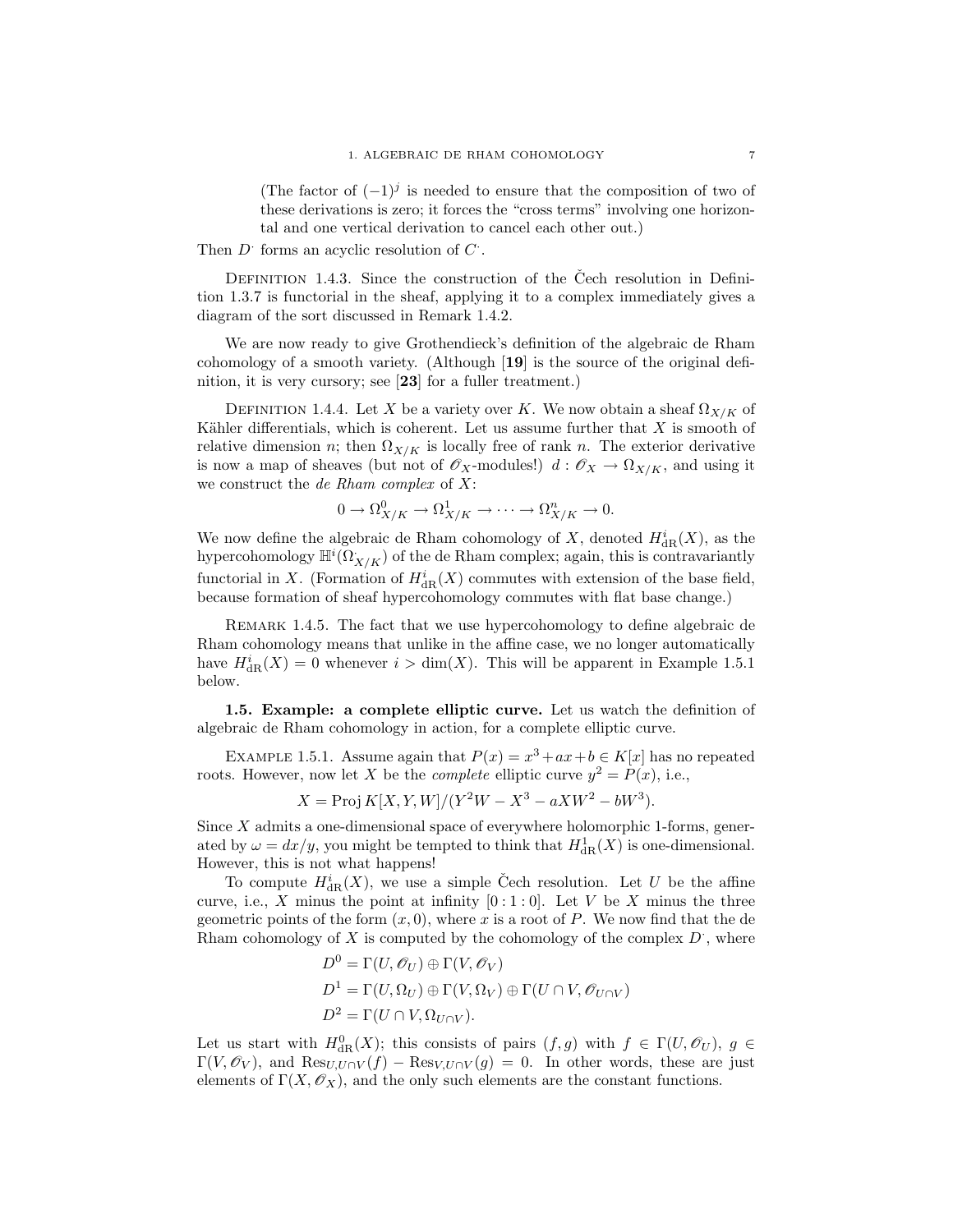Next, we consider  $H^1_{\mathrm{dR}}(X)$ . First, note that the 1-cochains are triples  $(\omega_U, \omega_V, f)$ with  $\omega_U \in \Gamma(U, \Omega_U)$ ,  $\omega_V \in \Gamma(V, \Omega_V)$ ,  $f \in \Gamma(U \cap V, \mathcal{O}_{U \cap V})$ . The differential takes such a triple to  $\text{Res}_{V, U \cap V}(\omega_V) - \text{Res}_{U, U \cap V}(\omega_U) - df$ .

The 1-coboundaries are expressions of the form  $(df, dg, g-f)$  with  $f \in \Gamma(U, \mathcal{O}_U)$ and  $g \in \Gamma(V, \mathscr{O}_V)$ . Thus the projection  $(\omega_U, \omega_V, f) \mapsto \omega_U$  induces a map

$$
H^1_{\rm dR}(X)\to H^1_{\rm dR}(U);
$$

we wish to show that this map is a bijection. We first check injectivity. If  $(\omega_U, \omega_V, f)$ is a 1-cocycle on X, and  $\omega_U$  is a 1-coboundary on U, then  $(0, \omega_V, f)$  is also a 1cocycle on X, that is,  $df = \text{Res}_{V,U\cap V}(\omega_V)$ . This means that f cannot have a pole at any point of  $V$ , as otherwise  $df$  would have at least a double pole at that point. Consequently,  $\omega_V$  is a 1-coboundary on V, so  $(0,0,f)$  is a 1-cocycle on X. This is only possible if f is constant, in which case  $(0, 0, f)$  is a 1-coboundary on X.

We now check surjectivity. By the computation we made of  $H_{\text{dR}}^1(U)$  in Example 1.2.1, it suffices to check that for any  $c_1, c_2 \in K$ , we can find a 1-cocycle  $(\omega_U, \omega_V, f)$  with  $\omega_U = c_1 dx/y + c_2x dx/y$ . Namely, we take

$$
\omega_V = c_1 \frac{dx}{y} + c_2 \left( \frac{x \, dx}{y} - d \left( \frac{y^2}{x^2} \right) \right), \qquad f = -c_2 \frac{y^2}{x^2}.
$$

(To see that  $x dx/y + d(y^2/x^2)$  is holomorphic at  $\infty$ , we compute in terms of the local coordinate  $t = y/x$  at  $\infty$ , using the local expansions  $x = t^{-2} + O(t^0)$  and  $y = t^{-3} + O(t^{-1}).$ 

Finally, we compute  $H^2_{\text{dR}}(X)$ . This consists of elements of  $\Gamma(U \cap V, \Omega_{U \cap V})$ modulo expressions of the form  $\text{Res}_{V,U\cap V}(\omega_V) - \text{Res}_{U,U\cap V}(\omega_U) - df$ . By the computation we made of  $H^1_{\text{dR}}(U \cap V)$  in Example 1.2.4, we know that every element of  $H_{\text{dR}}^1(U \cap V)$  can be expressed as a K-linear combination of  $dx/y$ ,  $x dx/y$ ,  $dx/y^2$ ,  $x dx/y^2$ ,  $x^2 dx/y^2$ . The same is true of  $H^2_{dR}(X)$ , but with some redundancy: the terms  $dx/y$ ,  $x dx/y$  are holomorphic on U, so they can be absorbed by  $\omega_U$ , while the terms  $dx/y^2$ ,  $x dx/y^2$  are holomorphic on V, so they can be absorbed by  $\omega_V$ . This proves that  $H^2_{dR}(X)$  is at most one-dimensional.

To show that  $H^2_{\text{dR}}(X)$  is in fact one-dimensional, we must use some properties of residues (see Definition 1.5.2 below). Any K-linear combination of  $dx/y$ ,  $x dx/y$ ,  $dx/y^2$ ,  $x dx/y^2$ ,  $x^2 dx/y^2$  with a nonzero coefficient of  $x^2 dx/y^2$  has a simple pole at  $\infty$  with nonzero residue. On the other hand, the residues at  $\infty$  of the three quantities  $\text{Res}_{V,U\cap V}(\omega_V)$ ,  $\text{Res}_{U,U\cap V}(\omega_U)$ , df must all vanish: the first is holomorphic at ∞, the third has residue zero by a local computation, and the second has residue zero because it has no other poles, and the sum of the residues at all poles must vanish.

To conclude, we find that

$$
\dim_K H^0_{\text{dR}}(X) = 1, \qquad \dim_K H^1_{\text{dR}}(X) = 2, \qquad \dim_K H^2_{\text{dR}}(X) = 1
$$

in agreement with the topological Betti numbers. (This agreement is explained by a comparison theorem with topological cohomology; see Theorem 1.7.2.)

Here are the properties of residues used in the previous example. See [41] for proofs and further discussion; also see [23, Remark 7.14].

DEFINITION 1.5.2. For z a smooth geometric point on a curve  $X$  over  $K$ , let t be a local parameter of X at z. Then any meromorphic 1-form  $\omega$  on X can be expanded around z as an expression  $\sum_{i=m}^{\infty} c_i t^i dt$ , with  $c_i \in \kappa(z)$ . The *residue* of  $\omega$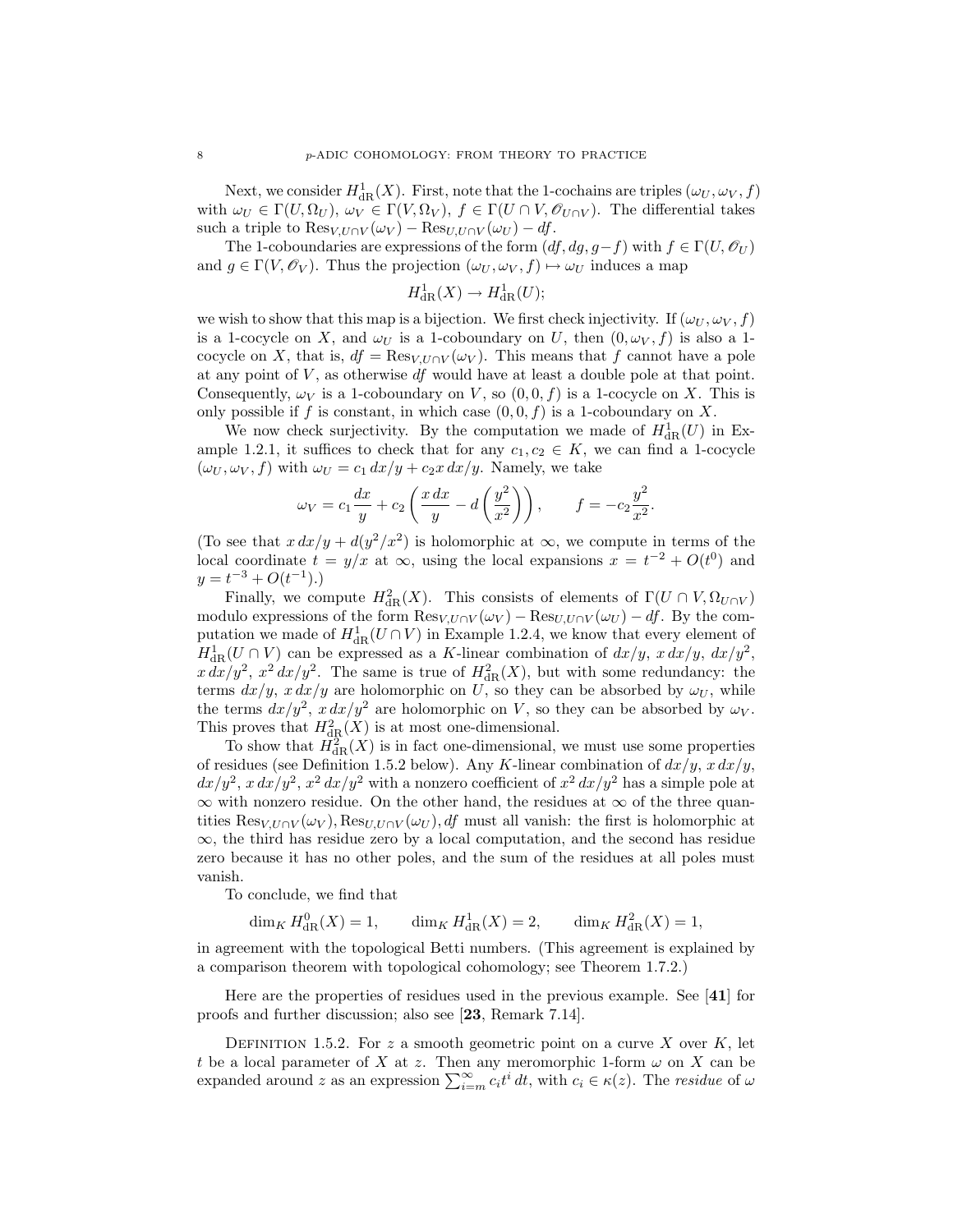at z is the value  $c_{-1}$ ; it is independent of the choice of the parameter t. Moreover, if X is smooth proper, then the sum of the residues of any given  $\omega$  at all z is zero.

REMARK 1.5.3. In Example 1.5.1, we can form an injection  $H^0(X, \Omega^1_{X/K}) \hookrightarrow$  $H^1_{\text{dR}}(X)$  by converting  $\omega \in \Gamma(X, \Omega^1_{X/K})$  into the triple  $(\text{Res}_{X,U}(\omega), \text{Res}_{X,V}(\omega), 0)$ . This is a special case of the Hodge filtration on de Rham cohomology; see Remark 1.8.12.

## 1.6. Excision in de Rham cohomology.

REMARK 1.6.1. There is an excision exact sequence in algebraic de Rham cohomology. If X is a smooth K-variety, Z is a smooth subvariety of pure codimension d, and  $U = X \setminus Z$ , then

$$
(1.6.2) \qquad \cdots \to H_{\text{dR}}^{i-2d}(Z) \to H_{\text{dR}}^{i}(X) \to H_{\text{dR}}^{i}(U) \to H_{\text{dR}}^{i-2d+1}(Z) \to \cdots
$$

Note the shift by the codimension of Z.

Remark 1.6.3. There is a more general version of Remark 1.6.1 with Z not required to be smooth, but one must replace the terms corresponding to Z by some sort of local cohomology which will not be introduced here. However, (1.6.2) is enough to deduce the following additivity property of the Euler characteristic

$$
\chi_{\text{dR}}(X) = \sum_{i} (-1)^i \dim_K H_{\text{dR}}^i(X).
$$

Namely, if  $Z$  is any subvariety of  $X$ , then

$$
\chi_{\rm dR}(X) = \chi_{\rm dR}(Z) + \chi_{\rm dR}(X \setminus Z).
$$

EXERCISE 1.6.4. Use  $(1.6.2)$  to show that, if C is a smooth, geometrically connected, projective curve over  $K, Z$  is a nonempty zero-dimensional subscheme of length d, and  $U = C \setminus Z$ , then

$$
\dim_K H_{\text{dR}}^0(U) = 1
$$
  

$$
\dim_K H_{\text{dR}}^1(U) = \dim_K H_{\text{dR}}^1(C) + d - 1
$$
  

$$
\dim_K H_{\text{dR}}^2(U) = 0.
$$

The quantity  $\dim_K H^1_{\mathrm{dR}}(C)$  will turn out to be twice the genus of C, by the topological comparison (Theorem 1.7.2).

#### 1.7. Comparison with topological cohomology.

DEFINITION 1.7.1. Let X be a scheme locally of finite type over  $\mathbb C$ . Then there is a functorial way to associate to X a complex analytic variety  $X^{\text{an}}$ , called the analytification of X. For instance, if  $X = \text{Spec } R$  with  $R = \mathbb{C}[x_1, \ldots, x_n]/(f_1, \ldots, f_n)$ reduced, then  $X^{\text{an}}$  is the common zero locus of  $f_1, \ldots, f_n$  as an analytic subvariety of  $\mathbb{C}^n$ . See [21, Exposé XII, Théorème et definition 1.1] for a detailed construction.

The definition of algebraic de Rham cohomology is ultimately justified by the following result.

THEOREM 1.7.2 (Grothendieck). Let X be a smooth variety over  $\mathbb C$ . Then there is a functorial isomorphism  $H^i_{\text{dR}}(X) \to H^i_{\text{Betti}}(X^{\text{an}}, \mathbb{C}).$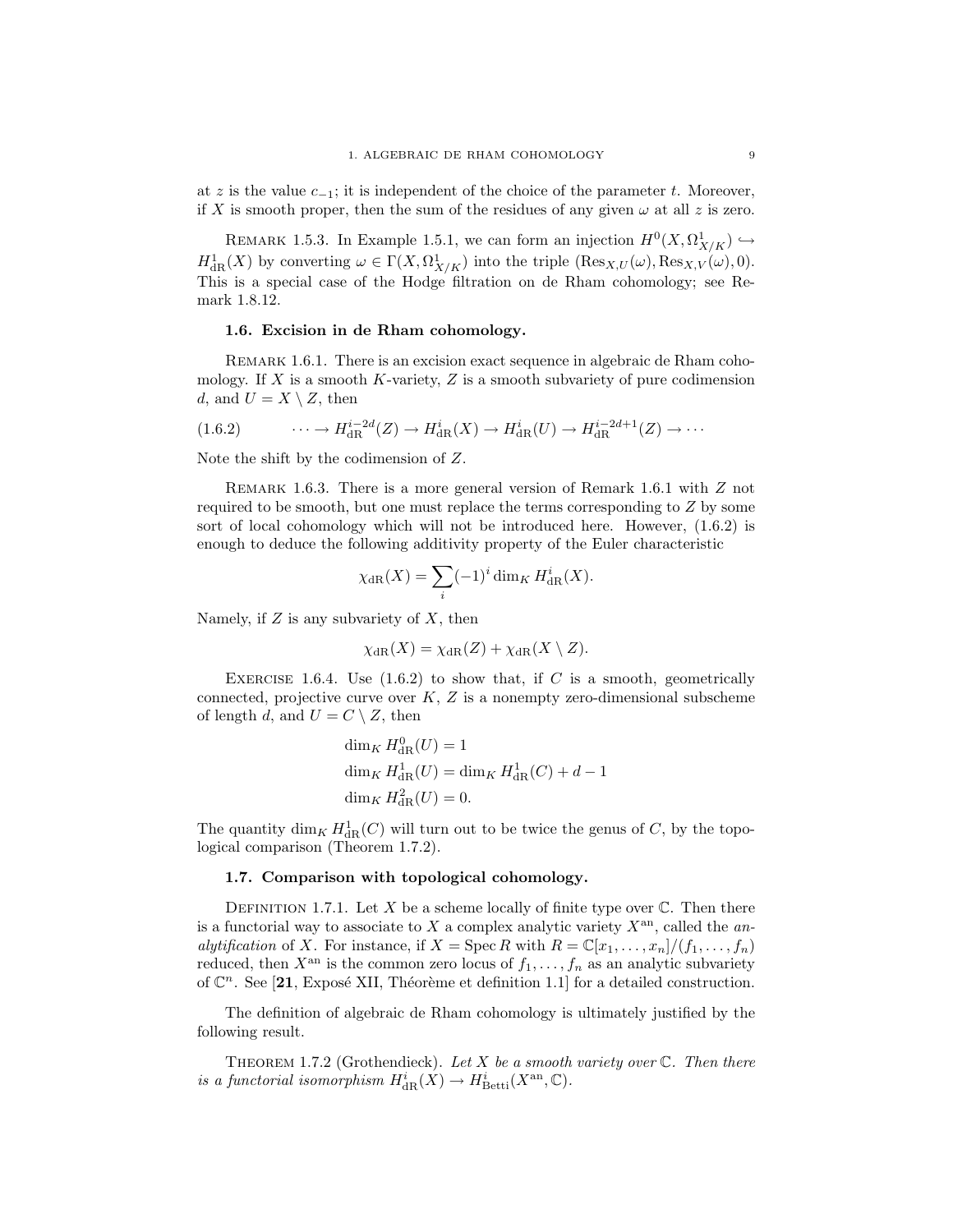This is really two results bundled together. The first of these is that the Betti cohomology of  $X^{\text{an}}$  is functorially isomorphic to the *analytic* de Rham cohomology of  $X<sup>an</sup>$ , i.e., what you get by using the definition of algebraic de Rham cohomology but replacing the scheme with a complex analytic variety. This is a consequence of de Rham's theorem (which relates Betti cohomology to  $C^{\infty}$  de Rham ccohomology) and Dolbeaut's theorem (which relates  $C^{\infty}$  de Rham cohomology to analytic de Rham cohomology).

The second result is that the natural map  $H_{\text{dR}}^{i}(X) \to H_{\text{dR}}^{i}(X^{\text{an}})$  (i.e., view an algebraic cocycle as an analytic one) is an bijection. Since both sides of the comparison satisfy excision (Remark 1.6.1), by induction on dimension (and the fact that X can always be embedded into a smooth projective variety, by Hironaka's resolution of singularities) we may reduce Theorem 1.7.2 to the case of X smooth and projective. In this case, the claim becomes an instance of Serre's GAGA prin $ciple.$  (GAGA is an acronym for "Géométrie algébrique et géométrie analytique", the title of Serre's paper [40] introducing this principle.)

THEOREM 1.7.3 (Complex-analytic GAGA). Let X be a proper variety over  $\mathbb{C}$ .

- (a) Any coherent sheaf on  $X^{\text{an}}$  is the analytification of a coherent sheaf on X.
- (b) For any coherent sheaves  $\mathscr{E}, \mathscr{F}$  on X, any morphism  $\mathscr{E}^{\text{an}} \to \mathscr{F}^{\text{an}}$  is induced by a morphism  $\mathscr{E} \to \mathscr{F}$ .
- (c) For any coherent sheaf  $\mathscr E$  on X, with analytification  $\mathscr E^{\rm an}$ , the natural maps  $H^i(X, \mathscr{E}) \to H^i(X^{\text{an}}, \mathscr{E}^{\text{an}})$  are bijections.

**PROOF.** For X projective, proceed directly to Serre's original paper  $[40]$ . For the general case (which reduces to the projective case using Chow's lemma), see  $SGA1$  [21, Exposé XII].

1.8. Spectral sequences and the Hodge filtration. There is a useful extra structure on de Rham cohomology given by the Hodge filtration. To explain how it arises algebraically, we must introduce spectral sequences; these will appear again later in the construction of Gauss-Manin connections.

REMARK 1.8.1. The notion of a spectral sequence is a generalization of the long exact sequence

$$
\cdots \to H^i(C_1) \to H^i(C^{\cdot}) \to H^i(C_2^{\cdot}) \stackrel{\delta}{\to} H^{i+1}(C_1^{\cdot}) \to \cdots
$$

associated to a short exact sequence of complexes

$$
0 \to C_1 \to C^{\cdot} \to C_2 \to 0.
$$

The relevance of spectral sequences is described aptly by [17, §3.5] (which see for more details): "[to] someone who works with cohomology, they are essential in the same way that the various integration techniques are essential to a student of calculus."

DEFINITION 1.8.2. A *filtered complex* is a decreasing sequence of complexes

$$
C' = F^0 C \supseteq F^1 C \supseteq \cdots \supseteq F^n C \supseteq F^{n+1} C = 0;
$$

given a filtered complex, the associated graded complex is

$$
\operatorname{Gr} C^{\cdot} = \oplus_{p \geq 0} \operatorname{Gr}^p C^{\cdot}, \qquad \operatorname{Gr}^p C^{\cdot} = \frac{F^p C^{\cdot}}{F^{p+1} C^{\cdot}}.
$$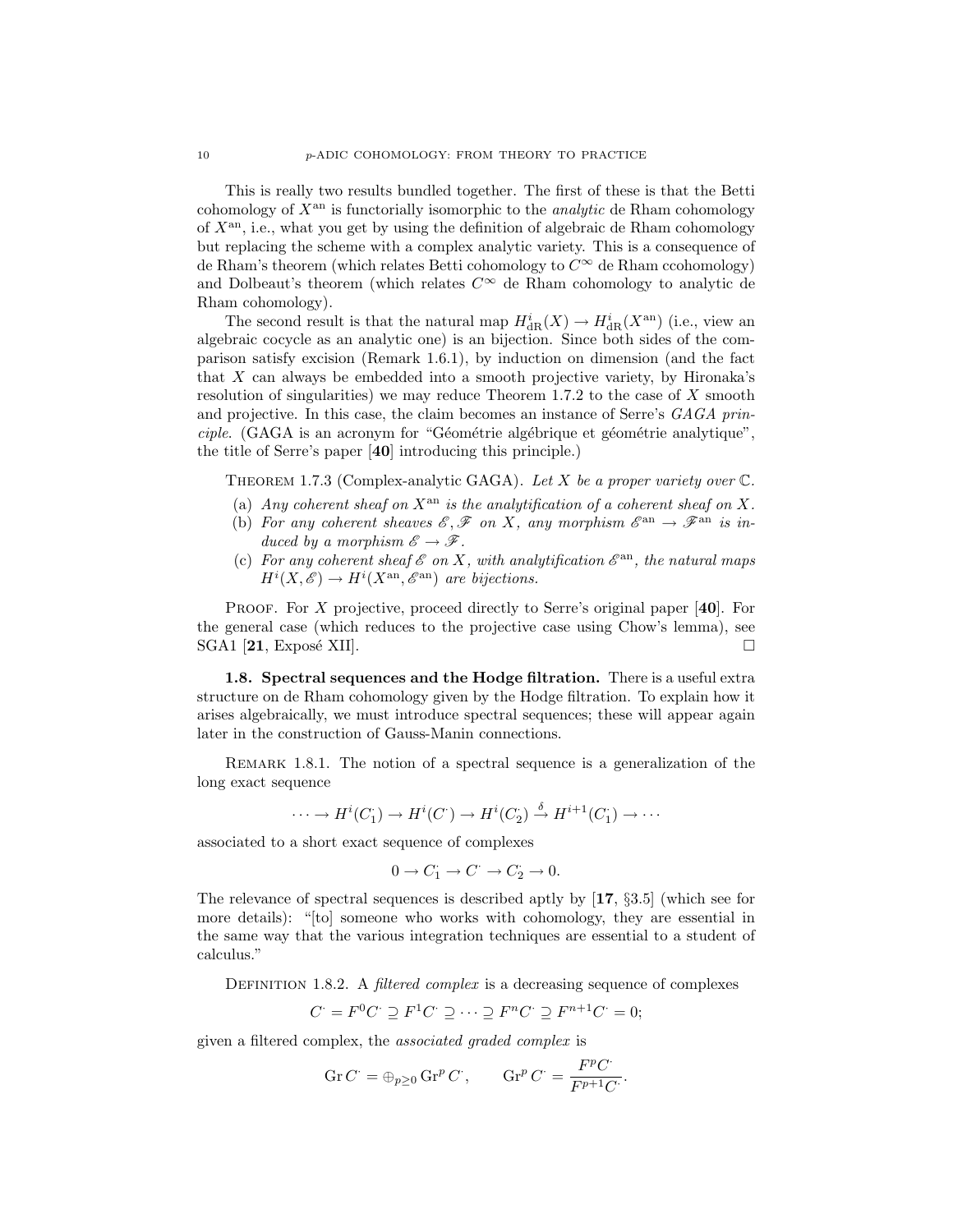For instance, a short exact sequence as above gives a filtration with  $F^2C = 0$ ,  $\mathrm{Gr}^1 C \cong F^1 C = C_1$ , and  $\mathrm{Gr}^0 C = C_2$ . (Note that one could also talk about infinite filtrations, but a few statements below would have to be modified.)

EXAMPLE 1.8.3. For instance, if we start with a double complex  $D^{p,q}$  and flatten it into a single complex  $C^i = \bigoplus_{p+q=i} D^{p,q}$  as in Remark 1.4.2, we can filter this by taking

$$
F^p C^i = \bigoplus_{p'+q=i, p'\geq p} D^{p',q},
$$

yielding

$$
\operatorname{Gr}^p C^i = D^{p,i-p}.
$$

We can also flip  $p$  and  $q$  to get a second filtration; these two filtrations will end up giving two distinct spectral sequences related to the cohomology of  $C$ .

As payback for being easy to use, spectral sequences sacrifice the computation of the entire cohomology of filtered complexes. Instead, they only compute the graded pieces of a certain filtration on the cohomology.

DEFINITION 1.8.4. Let  $Z^q$  and  $B^q$  be the cocycles and coboundaries in a filtered complex  $C<sup>q</sup>$ . The filtered cohomology is

$$
F^p H^q(C^{\cdot}) = \frac{F^p Z^q}{F^p B^q} = \text{image}(H^q(F^p C^{\cdot}) \to H^q(C^{\cdot}));
$$

note that the map  $H^q(F^pC^{\cdot}) \to H^q(C^{\cdot})$  need not be injective. The associated graded cohomology is

$$
\operatorname{Gr} H^{\cdot}(C^{\cdot}) = \oplus_{p,q} \operatorname{Gr}^p H^q(C^{\cdot}), \qquad \operatorname{Gr}^p H^q(C^{\cdot}) = \frac{F^p H^q(C^{\cdot})}{F^{p+1} H^q(C^{\cdot})}.
$$

DEFINITION 1.8.5. A spectral sequence is a sequence  $\{E_r, d_r\}_{r=r_0}^{\infty}$ , where each  $E_r$  is a bigraded group

$$
E_r = \oplus_{p,q \geq 0} E_r^{p,q}
$$

and

$$
d_r:E_r^{p,q}\to E_r^{p+r,q-r+1},\qquad d_r^2=0
$$

is a map (usually called a differential) such that

$$
E_{r+1}^{p,q} = H^{p,q}(E_r) = \frac{\ker(d_r : E_r^{p,q} \to E_r^{p+r,q-r+1})}{\text{image}(d_r : E_r^{p-r,q+r-1} \to E_r^{p,q})}.
$$

If at some point  $E_r = E_{r+1} = \cdots$ , we call this stable value the *limit* of the spectral sequence, denoted  $E_{\infty}$ . One also says that the sequence *degenerates at*  $E_r$ , and that the sequence *converges to*  $E_{\infty}$ .

Remark 1.8.6. Pictures of spectral sequences speak louder than words. Here are the first three differentials of a spectral sequence represented diagramatically:

$$
E_0^{0,1} \t E_0^{1,1} \t E_0^{2,1} \t E_1^{0,1} \xrightarrow{d_0 \uparrow} E_1^{0,1} \xrightarrow{d_1} E_1^{1,1} \xrightarrow{d_1} E_1^{2,1} \t E_2^{0,1} \t E_2^{1,1} \t E_2^{2,1}
$$
  
\n
$$
E_0^{0,0} \t E_0^{1,0} \t E_0^{2,0} \t E_1^{0,0} \xrightarrow{d_1} E_1^{1,0} \xrightarrow{d_1} E_1^{2,0} \t E_2^{0,0} \t E_2^{1,0} \t E_2^{2,0}
$$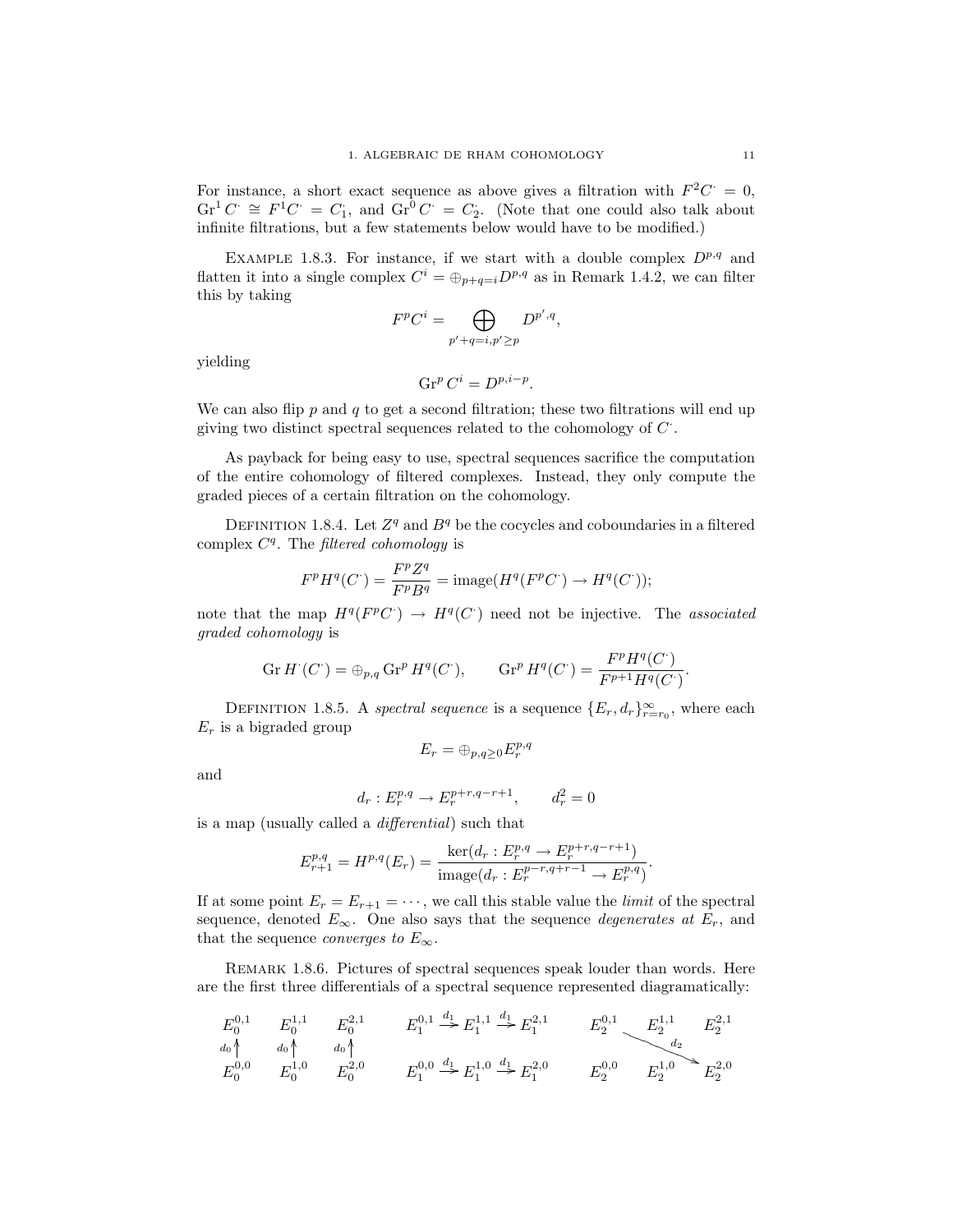THEOREM 1.8.7. Let  $F^pC$  be a filtered complex. Then there is a spectral sequence  ${E_r}_{r=0}^{\infty}$  with

$$
E_0^{p,q} = \frac{F^p C^{p+q}}{F^{p+1} C^{p+q}}
$$
  
\n
$$
E_1^{p,q} = H^{p+q} (\text{Gr}^p C^{\cdot})
$$
  
\n
$$
E_{\infty}^{p,q} = \text{Gr}^p H^{p+q} (C^{\cdot}).
$$

**PROOF.** See [17, §3.5] or [6, §14].

Terminology 1.8.8. In the previous theorem, one writes

$$
E_r \Rightarrow H^{\cdot}(C^{\cdot})
$$

and says that the spectral sequence *abuts to H* $(C)$ .

Example 1.8.9. For instance, in the example of a short exact sequence, we have

$$
E_1^{0q}=H^q(C_2),\quad E_1^{1q}=H^{q+1}(C_1),
$$

 $d_1: H^q(C_2) \to H^{q+1}(C_1)$  is the connecting homomorphism  $\delta$ , and  $d_2 = d_3 = \cdots = 0$ because the arrows always have a zero at one or both endpoints. For a filtered complex with  $F^{n+1} = 0$ , we similarly have  $E_{\infty} = E_{n+1}$ .

Remark 1.8.10. A map between filtered complexes is a quasi-isomorphism if the same is true at any single stage of the spectral sequence; the converse is also true here because our filtrations are finite, so the spectral sequence must degenerate at some stage. For instance, in the example of a short exact sequence, this is an instance of the five lemma.

EXAMPLE 1.8.11. We now apply the observation of Example 1.8.3 to the Čech complex that computes the de Rham cohomology of  $X$ . In the notation of Definition 1.3.7, we start with the double complex

$$
D^{p,q} = \bigoplus_J \Gamma(U_J, \Omega^p_{U_J/K})
$$

where J runs over all  $(q + 1)$ -element subsets of I.

Suppose we filter this complex as in Example 1.8.3 with the indices as written. Using Theorem 1.8.7 gives a spectral sequence in which we first compute the sheaf cohomology of  $\Omega_{X/K}^p$  for each p, i.e.,

$$
E_1^{pq} = H^q(X, \Omega^p_{X/K});
$$

this is the Hodge-de Rham spectral sequence, and the filtration it determines on  $H^i_{\text{dR}}(X)$  is called the *Hodge filtration* (see Remark 1.8.12 for further discussion). It is a deep theorem that for X smooth proper, the Hodge-de Rham spectral sequence degenerates already at  $E_1$ ; this was originally established using analytic techniques, but can also be proved algebraically [11].

Now filter as in Example 1.8.3 but with the indices reversed. Using Theorem 1.8.7 now gives a spectral sequence with

$$
E_1^{pq} = \prod_J H_{\text{dR}}^q(U_J),
$$

where J runs over  $(p+1)$ -element subsets of I. Keep in mind that the  $E_{\infty}$  term of the spectral sequence only computes the graded cohomology, whereas one must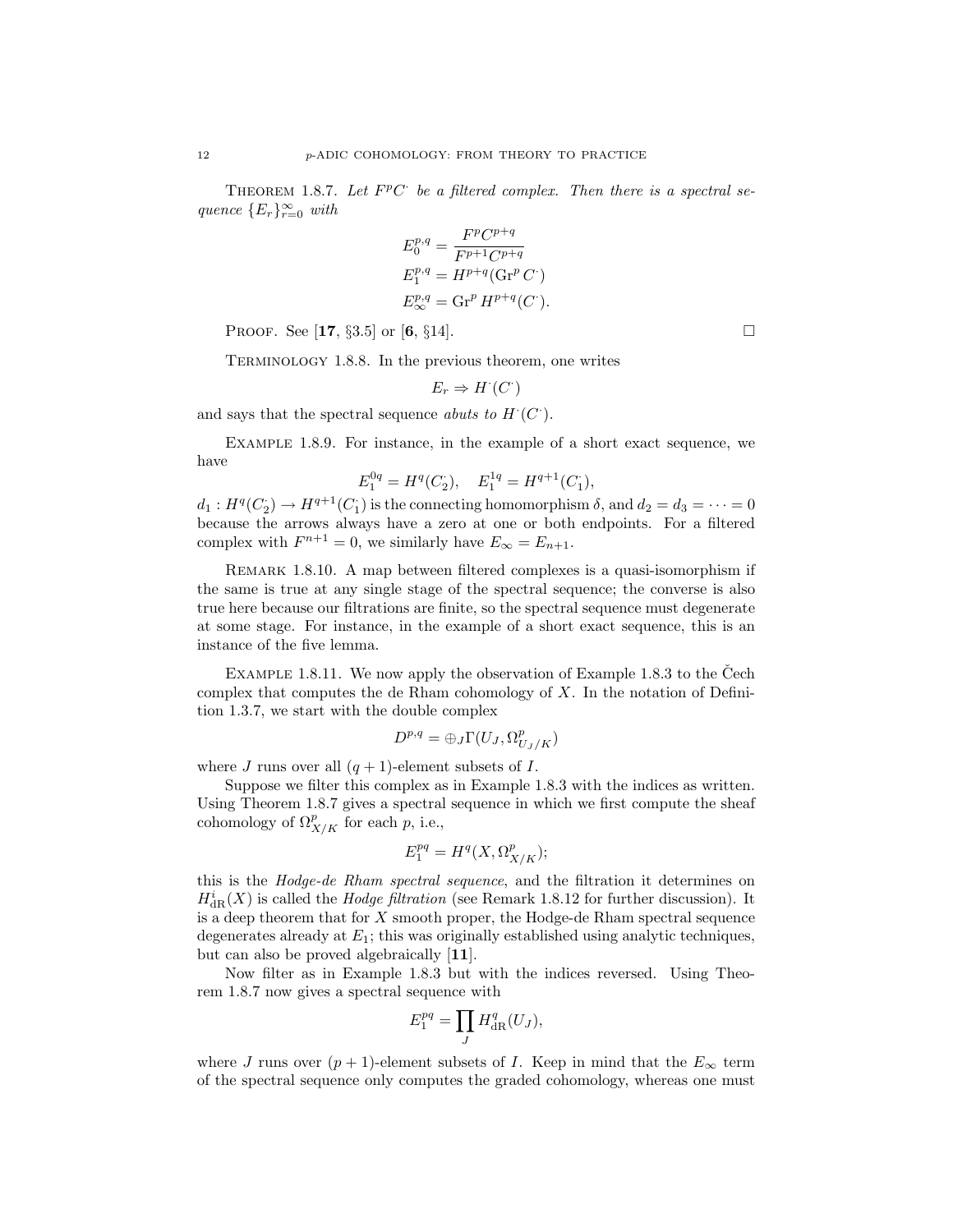use the full Cech complex to compute the cohomology itself. Nonetheless, the information provided is often quite useful (e.g., as in Remark 1.8.10).

REMARK 1.8.12. For X smooth proper, the degeneration at  $E_1$  of the Hodge-de Rham spectral sequence implies that

$$
\operatorname{Gr}^p H^i_{\mathrm{dR}}(X) \cong H^{i-p}(X, \Omega^p_{X/K}).
$$

The Hodge numbers  $h^{p,q} = \dim_K H^q(X, \Omega^p_{X/K})$  satisfy some additional nice properties, such as the Serre duality symmetry satisfy the symmetry relation

$$
h^{q,p} = h^{n-q,n-p} \qquad (n = \dim(X))
$$

and the complex conjugation symmetry

$$
h^{q,p} = h^{p,q};
$$

the latter is usually proved analytically (for compact Kähler manifolds) but can also be proved algebraically [15].

As an example of the above, we point out the short exact sequence

 $0 \to \operatorname{Gr}^1 H^1_{\mathrm{dR}}(X) \cong H^0(X, \Omega^1_{X/K}) \to H^1_{\mathrm{dR}}(X) \to \operatorname{Gr}^0 H^1_{\mathrm{dR}}(X) \cong H^1(X, \mathscr{O}_X) \to 0$ where the two factors have equal dimension. In particular, if  $X$  is a geometrically connected curve, then  $\dim_K H^1_{\text{dR}}(X) = 2g$  for  $g = \dim_K H^0(X, \Omega^1_{X/K})$  the genus of the curve.

1.9. Cohomology with logarithmic singularities. For various reasons (primarily the finiteness of sheaf cohomology for coherent sheaves), one prefers to manipulate cohomology on proper schemes whenever possible. In order to detect the cohomology of a nonproper scheme while doing calculations on a compactification, we may use logarithmic differentials.

DEFINITION 1.9.1. By a smooth (proper) pair over a base  $S$ , we will mean a pair  $(X, Z)$  in which X is a smooth (proper) scheme over S and Z is a relative (to S) strict normal crossings divisor. Over a field, this means each component of  $Z$  is smooth (no self-intersections allowed; that's the "strict" part), and the components of Z always meet transversely.

REMARK 1.9.2. If  $(X, Z)$  is a smooth pair, then étale locally, X should look like an affine space over S and Z should look like an intersection of coordinate hyperplanes. The converse is not quite true, but only because we chose to require Z not to have self-intersections.

EXAMPLE 1.9.3. For instance, if X is a smooth proper curve over  $\mathbb{Z}_p$ , then you can form a smooth proper pair  $(X, Z)$  by taking Z to be the Zariski closure in X of a set of closed points of  $X_{\mathbb{Q}_p}$  which have distinct images in  $X_{\mathbb{F}_p}$ .

DEFINITION 1.9.4. Let  $(X, Z)$  be a smooth pair over K. Put  $U = X \setminus Z$  and let  $j: U \hookrightarrow X$  be the implied open immersion. The sheaf of logarithmic differentials on X, denoted  $\Omega_{(X,Z)/K}$ , is the subsheaf of  $j_*\Omega_{U/K}$  generated by  $\Omega_{X/K}$  and by sections of the form  $df/f$ , where f is a regular function on some open subset V of X which only vanishes along components of Z. Again, we write  $\Omega^i_{(X,Z)/K}$  for the *i*-th exterior power of  $\Omega^1_{(X,Z)/K}$  over  $\mathscr{O}_X$ ; this yields a *logarithmic de Rham* complex  $\Omega^{\cdot}_{(X,Z)/K}$ . We define the logarithmic de Rham cohomology  $H^i_{dR}(X,Z)$  as the hypercohomology  $\mathbb{H}^i(\Omega^{\cdot}_{(X,Z)/K}).$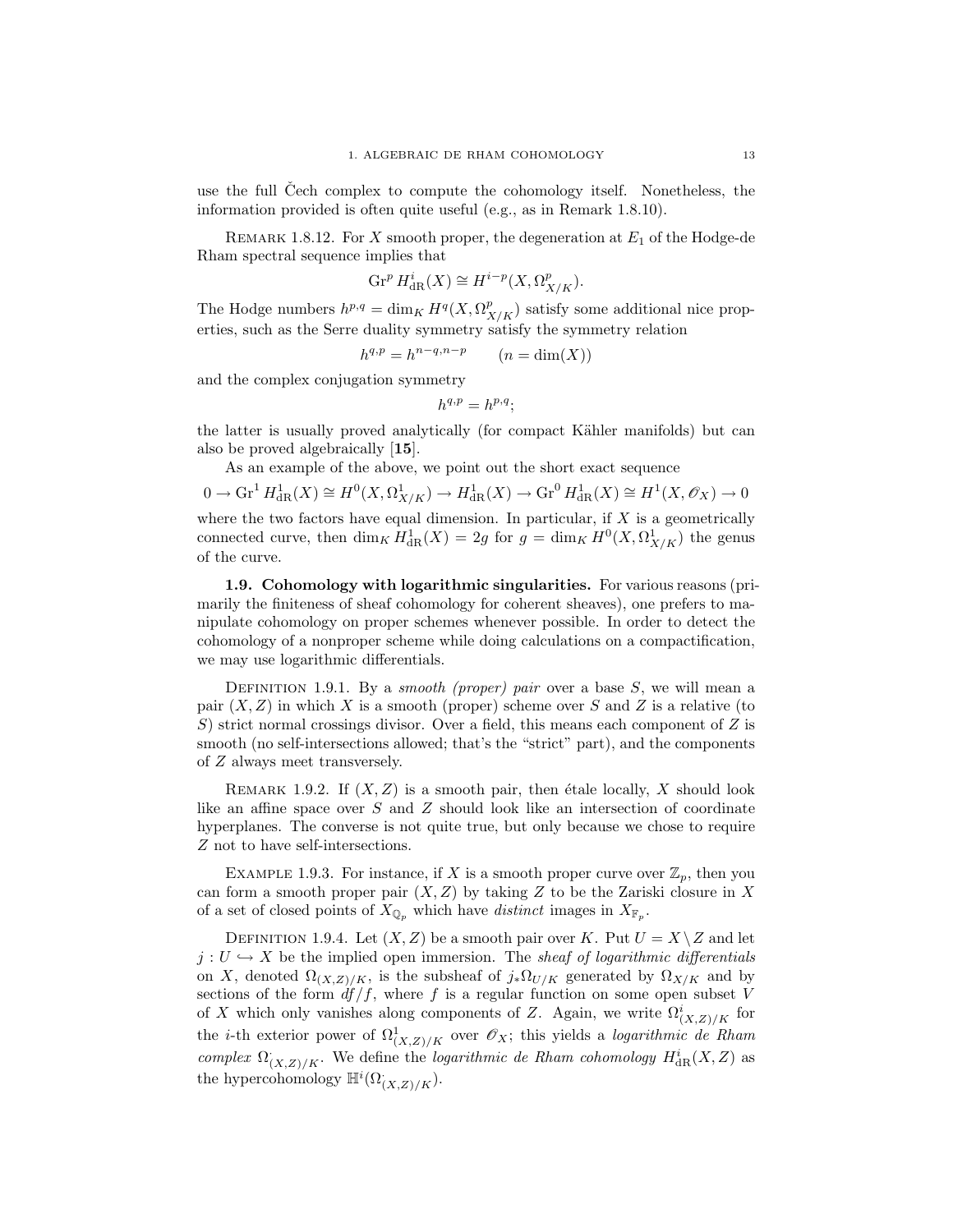THEOREM 1.9.5. The evident map of complexes

$$
\Omega^{\cdot}_{(X,Z)/K} \to j_* \Omega^{\cdot}_{U/K}
$$

is a quasi-isomorphism. Hence we obtain an isomorphism  $H^i_{\text{dR}}(X,Z) \cong H^i_{\text{dR}}(U)$ .

PROOF. The first assertion was originally proved by Deligne [10] using GAGA (Theorem 1.7.3). It is possible, and important for applications to  $p$ -adic cohomology, to give a completely algebraic proof, e.g., [1, Theorem 2.2.5].

The second assertion follows by considering the spectral sequence that goes from cohomology sheaves to hypercohomology (see §1.8).  $\Box$ 

Exercise 1.9.6. Prove Theorem 1.9.5 directly for the example in Exercise 1.2.5.

Remark 1.9.7. One might be tempted to deduce from Theorem 1.9.5 that for a smooth projective curve X and a point  $x \in X(K)$ , for  $U = X \setminus \{x\}$ , every class in  $H^1_{\text{dR}}(X) \cong H^1_{\text{dR}}(U)$  is represented by a 1-form on U with a logarithmic singularity at  $x$ . This is false; for instance, in Example 1.5.1, you need to allow either a double pole at one point (to pick up  $x\omega$ ), or poles at two different points. (This is because the sum of the residues of the poles of a 1-form is always zero; see Definition 1.5.2.) A related observation is that  $\Omega^{\cdot}_{(X,Z)/K}$  is a sheaf on X, not on U, so that even if U is affine one must use hypercohomology to compute  $\Omega_{(X,Z)/K}$ .

1.10. Example: a smooth hypersurface in projective space. We close this section by mentioning one higher-dimensional example due to Griffiths. We first need the following fact.

EXERCISE 1.10.1. Prove that the space  $H_{\text{dR}}^i(\mathbb{P}_K^n)$  is one-dimensional if  $i =$  $0, 2, \ldots, 2n$  and zero otherwise. This uses the Hodge-de Rham spectral sequence plus the calculation of the cohomology  $H^q(\mathbb{P}^n_K, \Omega^p_{\mathbb{P}^n_K/K})$ , as partially given by [23, Theorem III.5.1] (see also [20, §1.2.1]).

EXAMPLE 1.10.2. Let X be a smooth hypersurface in  $\mathbb{P}^n$ , defined by the homogeneous polynomial  $P(x_0, x_1, \ldots, x_n)$ . Then there are natural maps  $H_{\text{dR}}^i(\mathbb{P}_K^n) \to$  $H_{\text{dR}}^{i}(X)$  which by the Lefschetz hyperplane theorem [17, §1.2] are isomorphisms for  $i < n-1$  and injective for  $i = n-1$ . (That's actually a fact about complex manifolds, but by GAGA it transfers to the algebraic setting.) Since the cohomology of projective space is simple (Exercise 1.10.1), the only interesting cohomology group of X is  $H^{n-1}_{\text{dR}}(X)$ .

There is a short exact sequence

$$
0 \to \Omega_{\mathbb{P}^n/K} \to \Omega_{(\mathbb{P}^n, X)/K} \overset{\text{Res}}{\to} j_*\Omega_{X/K}^{+1} \to 0,
$$

where  $j: X \to \mathbb{P}^n$  is the implied closed immersion. The map Res is a residue map, which can be described as follows: locally on  $\mathbb{P}^n$ , a section of  $\Omega_{(\mathbb{P}^n, X)/K}$  can be written as  $df/f \wedge \omega$ , where f is a dehomogenized form of P; Res takes this section to the restriction of  $\omega$  to X. Taking cohomology and using Theorem 1.9.5 gives a long exact sequence

$$
\cdots \to H_{\text{dR}}^i(\mathbb{P}^n) \to H_{\text{dR}}^i(U) \to H_{\text{dR}}^{i-1}(X) \to H_{\text{dR}}^{i+1}(\mathbb{P}^n) \to \cdots,
$$

where  $U = \mathbb{P}^n \setminus X$ .

The upshot of this is that if n is even, then  $H_{\text{dR}}^n(U)$  is isomorphic to  $H_{\text{dR}}^{n-1}(X)$ . If n is odd, then (using Poincaré duality)  $H_{\text{dR}}^n(U)$  is isomorphic to the quotient of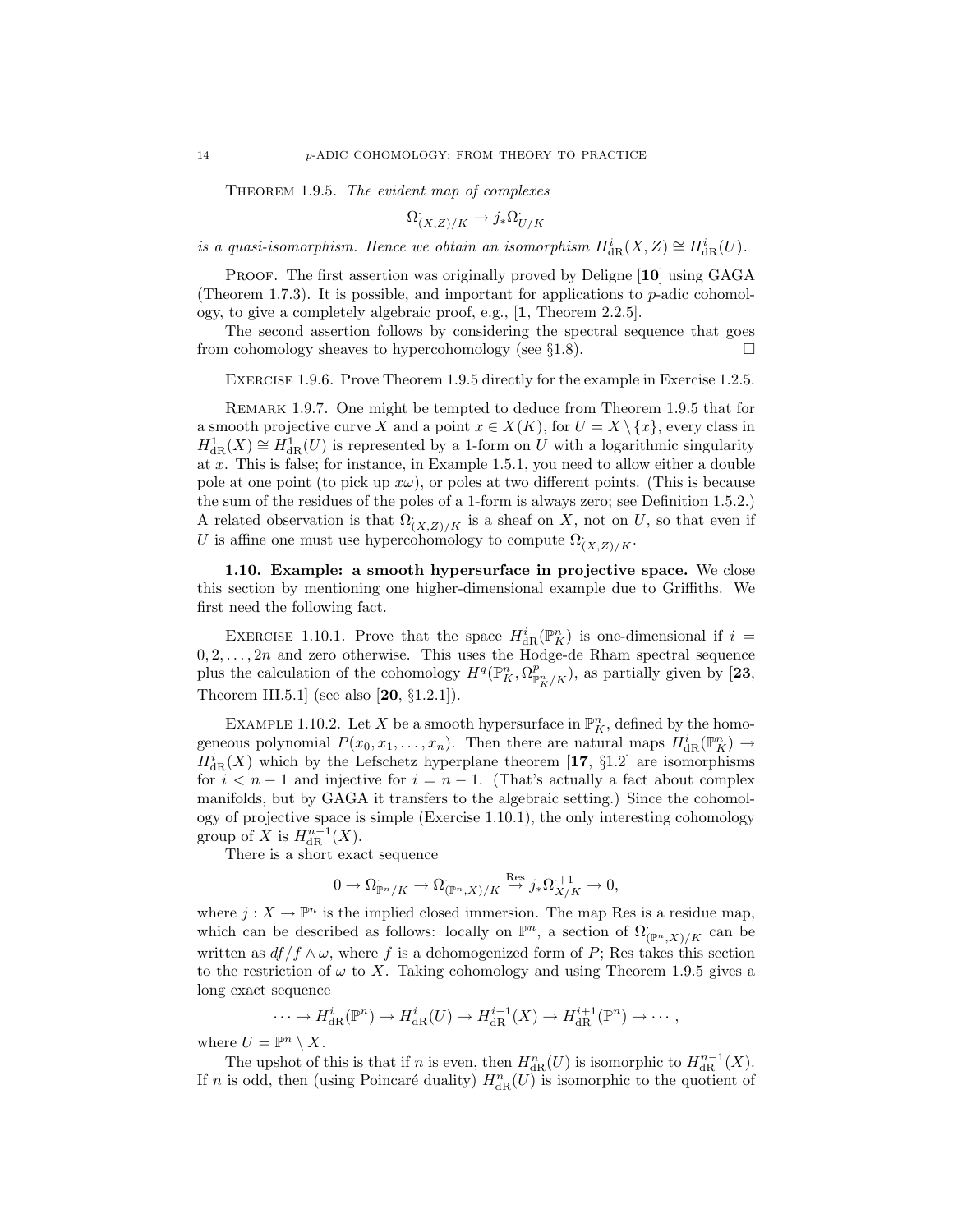$H^{n-1}_{\text{dR}}(X)$  by the (one-dimensional) image of the map  $H^{n-1}_{\text{dR}}(\mathbb{P}^n) \to H^{n-1}_{\text{dR}}(X)$ , the so-called primitive middle cohomology of X.

The point is that  $U$  is affine, so you can compute its de Rham cohomology on global sections. For the recipe for doing this easily, see Griffiths [16, §4, 5].

REMARK 1.10.3. All of the above extends easily to smooth hypersurfaces in toric varieties, providing a rich source of examples for the study of mirror symmetry. The analogue of the Griffiths recipe (attributed to Dwork-Griffiths-Katz) is described in [9, §5.3].

#### 2. Frobenius actions on de Rham cohomology

In this section, we explain how to define and compute a Frobenius action on the algebraic de Rham cohomology of a smooth proper variety over a  $p$ -adic field with good reduction.

NOTATION 2.0.1. Throughout this section, let  $q$  be a power of the prime  $p$ , let  $\mathbb{Q}_q$  be the unramified extension of  $\mathbb{Q}_p$  with residue field  $\mathbb{F}_q$ , and let  $\mathbb{Z}_q$  be the integral closure of  $\mathbb{Z}_p$  in  $\mathbb{Q}_q$ .

REMARK 2.0.2. One could in principle deal with ramified extensions of  $\mathbb{Q}_q$  also. Our choice not to do so skirts a couple of complicating issues, including the choice of a Frobenius lift, and failure of the integral comparison theorem between de Rham and crystalline cohomology in case the absolute ramification index is greater than  $p-1$ .

## 2.1. de Rham and crystalline cohomology.

DEFINITION 2.1.1. Let  $(X, Z)$  be a smooth pair over  $\mathbb{Z}_q$ . Put

$$
X_{\mathbb{Q}} = X \times_{\text{Spec } \mathbb{Z}_q} \text{Spec } \mathbb{Q}_q
$$
  
\n
$$
Z_{\mathbb{Q}} = Z \times_{\text{Spec } \mathbb{Z}_q} \text{Spec } \mathbb{Q}_q
$$
  
\n
$$
\overline{X} = X \times_{\text{Spec } \mathbb{Z}_q} \text{Spec } \mathbb{F}_q
$$
  
\n
$$
\overline{Z} = Z \times_{\text{Spec } \mathbb{Z}_q} \text{Spec } \mathbb{F}_q
$$
  
\n
$$
U = X \setminus Z
$$
  
\n
$$
U_{\mathbb{Q}} = X_{\mathbb{Q}} \setminus Z_{\mathbb{Q}}
$$
  
\n
$$
\overline{U} = \overline{X} \setminus \overline{Z}
$$
  
\n
$$
\widehat{U} = \text{formal completion of } U \text{ along } \overline{U}.
$$

We define the relative logarithmic de Rham cohomology  $H^i_{\mathrm{dR}}(X,Z)$  as the hypercohomology  $\mathbb{H}^i(\Omega_{(X,Z)/\mathbb{Z}_q})$  (where the logarithmic de Rham complex is defined as in Definition 1.9.4 replacing K with  $\mathbb{Z}_q$ ); by flat base change, the map  $H^i_{\text{dR}}(X, Z) \otimes_{\mathbb{Z}_q} \mathbb{Q}_q \to H^i_{\text{dR}}(X_{\mathbb{Q}}, Z_{\mathbb{Q}})$  is an isomorphism.

One then has the following comparison theorem of Berthelot [4] in the nonlogarithmic case; the logarithmic generalization is similar. (We will not define crystalline cohomology here; see [5] for the construction in the nonlogarithmic case  $Z = \emptyset$ , and [27] for the logarithmic case.)

THEOREM 2.1.2. There is a canonical isomorphism between  $H^i_{\text{dR}}(X, Z)$  and the logarithmic crystalline cohomology  $H^i_{\text{crys}}(\overline{X}, \overline{Z})$ .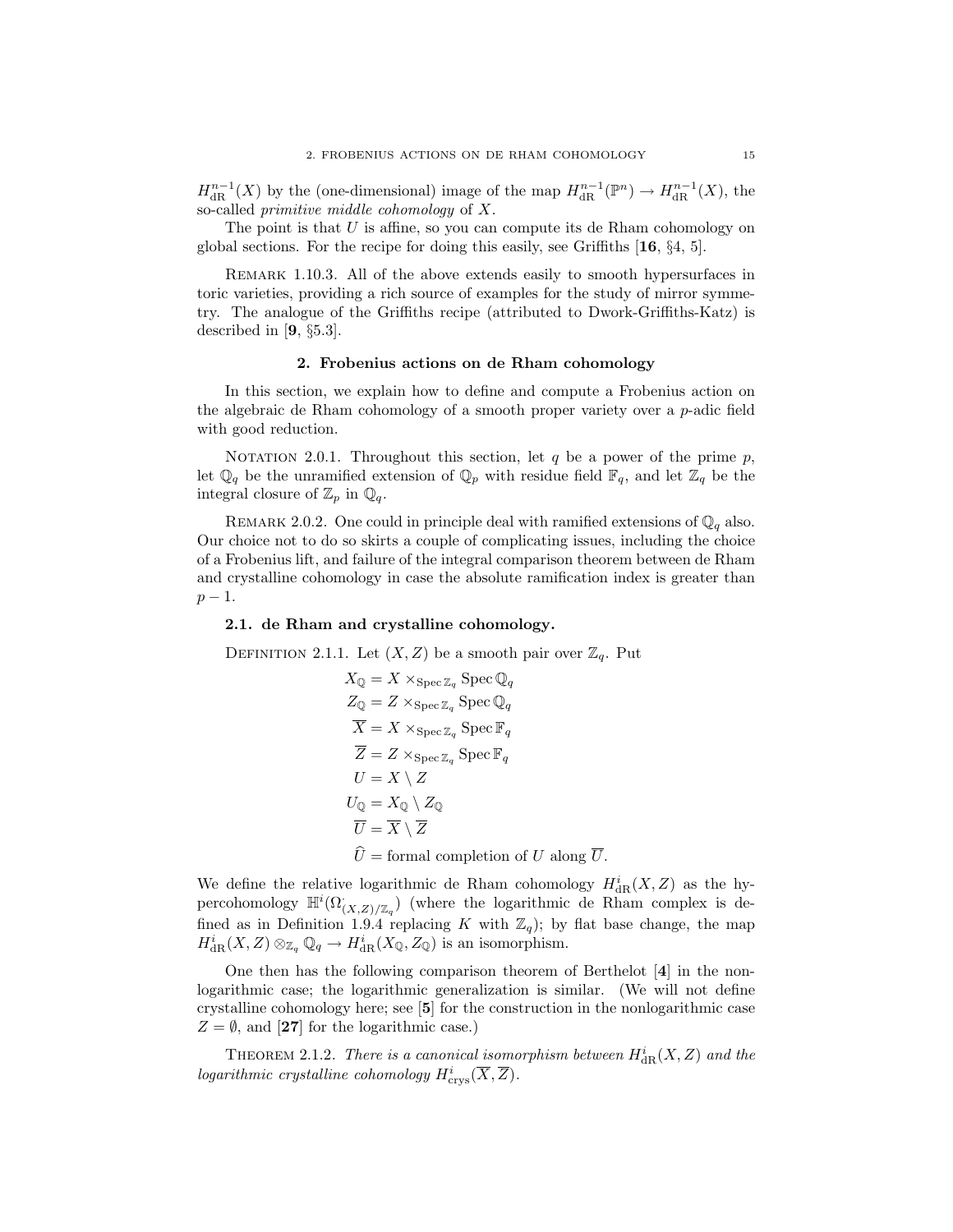REMARK 2.1.3. Even without the definition of crystalline cohomology, there is still an essential piece of content that one should carry away from Theorem 2.1.2. It is that the de Rham cohomology  $H^i_{\text{dR}}(X, Z)$  is functorial in the mod p reduction  $(\overline{X}, \overline{Z})$ . In particular, if  $(X', Z')$  is a second smooth pair and  $\overline{f} : \overline{X} \to \overline{X}'$  is a morphism carrying  $\overline{Z}$  into  $\overline{Z}'$  (i.e.,  $\overline{f}$  induces a morphism  $(\overline{X}, \overline{Z}) \to (\overline{X}', \overline{Z}')$  of smooth pairs), then  $\overline{f}$  functorially induces a morphism  $H^i_{\text{dR}}(X', Z') \to H^i_{\text{dR}}(X, Z)$ . What is most surprising about this is that in order to obtain this functoriality, it is not necessary for  $\overline{f}$  to lift to a morphism  $f: X \to X'$ .

One crucial instance of Remark 2.1.3 is that the q-power Frobenius map  $F_q$ :  $\overline{X} \to \overline{X}$  induces maps  $H^i_{\text{dR}}(X, Z) \to H^i_{\text{dR}}(X, Z)$ . These satisfy the following Lefschetz trace formula.

THEOREM 2.1.4. We have

$$
\#\overline{U}(\mathbb{F}_q) = \sum_i (-1)^i \text{Trace}(F_q, H^i_{\text{dR}}(X_{\mathbb{Q}}, Z_{\mathbb{Q}})).
$$

PROOF. By Theorem 2.1.2, we may replace  $H^i_{\text{dR}}(X_{\mathbb{Q}}, Z_{\mathbb{Q}})$  with  $H^i_{\text{crys}}(\overline{X}, \overline{Z})$ . By excision, we may reduce to the case where  $Z = \emptyset$ . In this case, this is a result of Katz and Messing [28].

REMARK 2.1.5. In the usual manner (e.g., as in  $[23,$  Appendix C)), Theorem 2.1.4 leads to a product formula for the zeta function

$$
\zeta(\overline{U},T) = \exp\left(\sum_{i=1}^{\infty} \# \overline{U}(\mathbb{F}_{q^i}) \frac{T^i}{i}\right);
$$

namely,

(2.1.6) 
$$
\zeta(\overline{U},T) = \prod_{i} \det(1 - F_q T, H_{\text{dR}}^i(X_{\mathbb{Q}}, Z_{\mathbb{Q}}))^{(-1)^{i+1}}.
$$

However (as in the analogous  $\ell$ -adic situation), there is a key difference between the case  $Z = \emptyset$  and the general case. In case  $Z = \emptyset$ , the Riemann hypothesis component of the Weil conjectures (now a theorem of Deligne) asserts that the polynomial  $\det(1 - F_qT, H_{\text{dR}}^i(X_{\mathbb{Q}}, Z_{\mathbb{Q}})) \in \mathbb{Z}[T]$  has roots in  $\mathbb{C}$  of norm  $q^{-i/2}$ . In particular, since the roots for different i lie in disjoint subsets of  $\mathbb{C}$ ,  $(2.1.6)$  uniquely determines the factors on the right side. This is no longer true for Z general, though, because the roots can get mixed during the excision process.

2.2. Rigid cohomology. The definition of crystalline cohomology is not suitable for explicit calculations. Fortunately, there is a related construction that, at the expense of involving some auxiliary choices, is much more computable; it is Berthelot's rigid cohomology. The new book [35] provides a comprehensive development; here are the salient points for our purposes. (The strategy described below is essentially that of [31].)

DEFINITION 2.2.1. Suppose that  $Z$  is the inverse image of the infinity section under the morphism  $f: X \to \mathbb{P}^1_{\mathbb{Z}_q}$ . For  $\eta \in (1,\infty]$ , put

$$
U_{\eta} = \{ x \in X_0^{\text{an}} : |f(x)| < \eta \};
$$

note that  $U_{\infty} = U_{\mathbb{Q}}^{\text{an}},$  whereas

$$
\cap_{\eta > 1} U_{\eta} = \{ x \in X_0^{\text{an}} : |f(x)| \le 1 \}
$$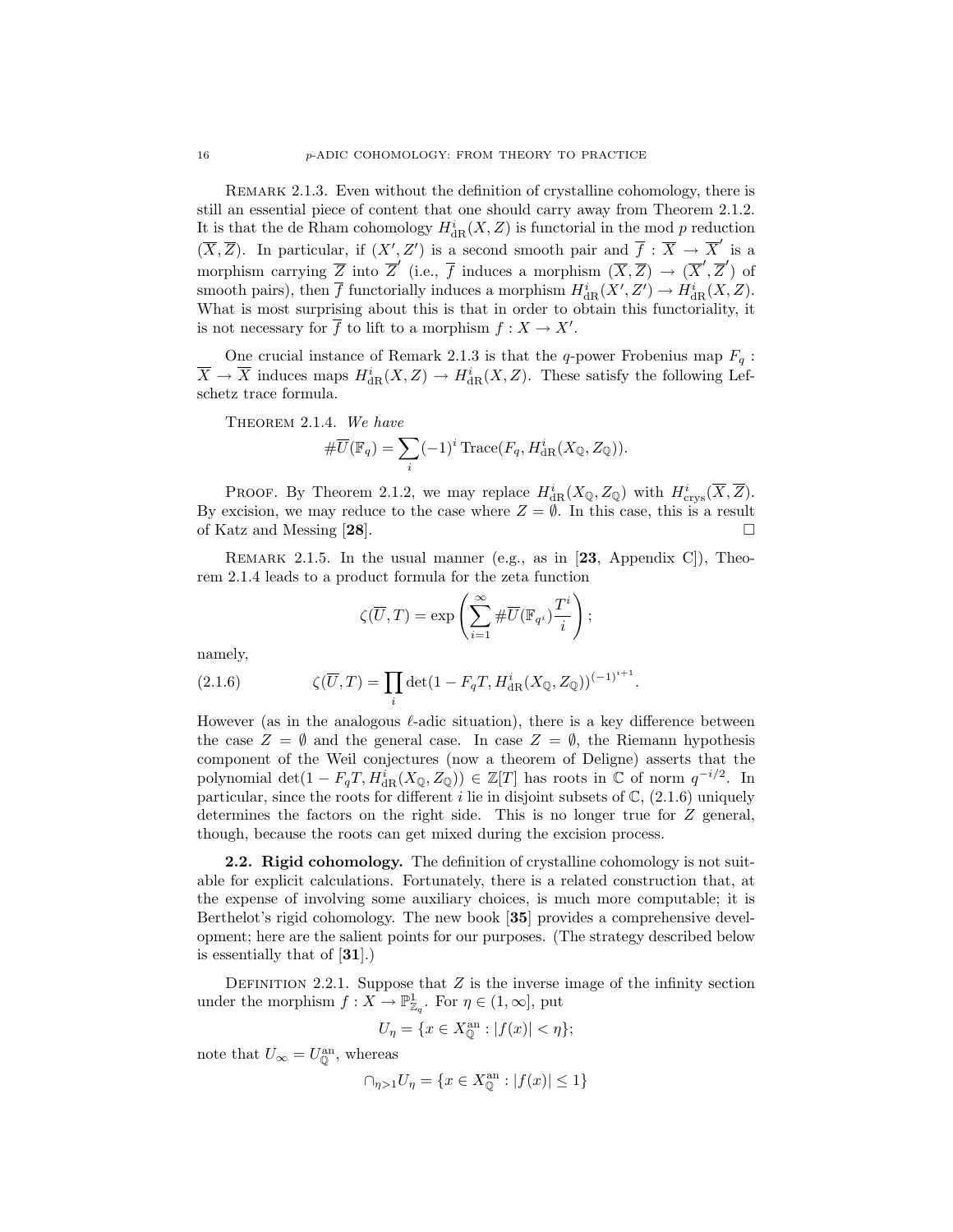is the generic fibre of the formal scheme  $\hat{U}$ . Using the formalism of algebraic de Rham cohomology, we can define the de Rham cohomology  $H^i_{\text{dR}}(U_\eta)$  as the hypercohomology  $\mathbb{H}^i(U_\eta,\Omega^{\cdot}_{U_\eta/{\mathbb{Q}}_q}).$ 

EXAMPLE 2.2.2. For instance, if  $X = \mathbb{P}^1_{\mathbb{Z}_q}$  and f is the identity map, then  $U_{\infty}$ is the whole affine line over  $\mathbb{Q}_q$ , whereas  $\cap_{\eta \in (1,\infty)} U_\eta$  is only the closed unit disc.

By Berthelot's fibration theorem, we have the following.

THEOREM 2.2.3. For  $1 < \eta \leq \eta' \leq \infty$ , the inclusion  $U_{\eta'} \hookrightarrow U_{\eta}$  induces an isomorphism  $H^i_{\text{dR}}(U_{\eta'}) \cong H^i_{\text{dR}}(U_{\eta})$ . In particular, we have  $H^i_{\text{dR}}(U_{\eta}) \cong H^i_{\text{dR}}(U_{\infty}) \cong$  $H^i_{\mathrm{dR}}(X_\mathbb{Q}, Z_\mathbb{Q}).$ 

REMARK 2.2.4. The isomorphism  $H_{\text{dR}}^i(U_\infty) \cong H_{\text{dR}}^i(X_{\mathbb{Q}}, Z_{\mathbb{Q}})$  in Theorem 2.2.3 amounts to a rigid analytic version of the corresponding complex analytic result, which is the combination of Theorems 1.7.2 and 1.9.5. In particular, it relies on an analogue of GAGA for formal schemes [20, §5] or rigid analytic spaces [33].

REMARK 2.2.5. Without the extra hypothesis on the existence of  $f$ , we would have to replace the  $U_{\eta}$  in Theorem 2.2.3 with a cofinal system of strict neighborhoods of the generic fibre of  $\hat{U}$ . Moreover, for best results, we would have to work not with the individual  $H_{\text{dR}}^i(U_\eta)$  but with their direct limit as  $\eta \to 1^+$ .

More to the point, one has a comparison theorem with crystalline cohomology, which manifests as follows.

THEOREM 2.2.6. Let  $(X', Z')$  be a second smooth pair over  $\mathbb{Z}_q$  such that Z' is the inverse image of the infinity section under  $f': X' \to \mathbb{P}^1_{\mathbb{Z}_q}$ . Suppose that g:  $\widehat{U}\to \widehat{U'}$  is a morphism of formal schemes which induces a map  $U_\eta\to U'_{\eta'}$  for some  $\eta, \eta' \in (1,\infty)$ , and which induces a map  $(\overline{X},\overline{Z}) \to (\overline{X}',\overline{Z}')$ . Using Theorem 2.2.3, obtain from this a map  $H^i_{dR}(X'_{\mathbb{Q}}, Z'_{\mathbb{Q}}) \to H^i_{dR}(X_{\mathbb{Q}}, Z_{\mathbb{Q}})$ . Then this map corresponds, via Theorem 2.1.2, to the map  $\overline{H}^i_{\text{crys}}(\overline{X}', \overline{Z}') \to \overline{H}^i_{\text{crys}}(\overline{X}, \overline{Z})$ .

REMARK 2.2.7. The reader familiar with Dwork's proof of the rationality of zeta functions of varieties over finite fields  $[13]$ , which also uses p-adic analytic methods, may wonder how those methods relate to rigid cohomology. The short answer is that there is a sort of duality between the two approaches; for more precise answers, see [2].

REMARK 2.2.8. The cohomology  $H_{\text{dR}}^i(U_\eta)$  in Theorem 2.2.3, or more properly its direct limit as  $\eta \to 1^+$ , may be interpreted as an instance of the "formal cohomology" of Monsky and Washnitzer [39, 37, 38]. See [42] for a useful overview of that construction.

2.3. Example: an elliptic curve. It is time to make the previous construction explicit in an example, and once again we opt to consider an elliptic curve. This amounts to a paraphrase of [30]. (See also Edixhoven's course notes [14]. For  $p = 2$ , one needs a different approach, given by Denef and Vercauteren [12].)

EXAMPLE 2.3.1. Assume  $p \neq 2$ . Let  $P(x) = x^3 + ax + b \in \mathbb{Z}_q[x]$  be such that the reduction  $\overline{P}(\overline{x}) = \overline{x}^3 + \overline{a}\overline{x} + \overline{b} \in \mathbb{F}_q[x]$  has no repeated roots. Put

> $X = \text{Proj } \mathbb{Z}_q[W, X, Y]/(Y^2W - X^3 - aXW^2 - bW^3)$  $Z = \text{Proj } \mathbb{Z}_q[W, X, Y]/(Y^2W - X^3 - aXW^2 - bW^3, WY),$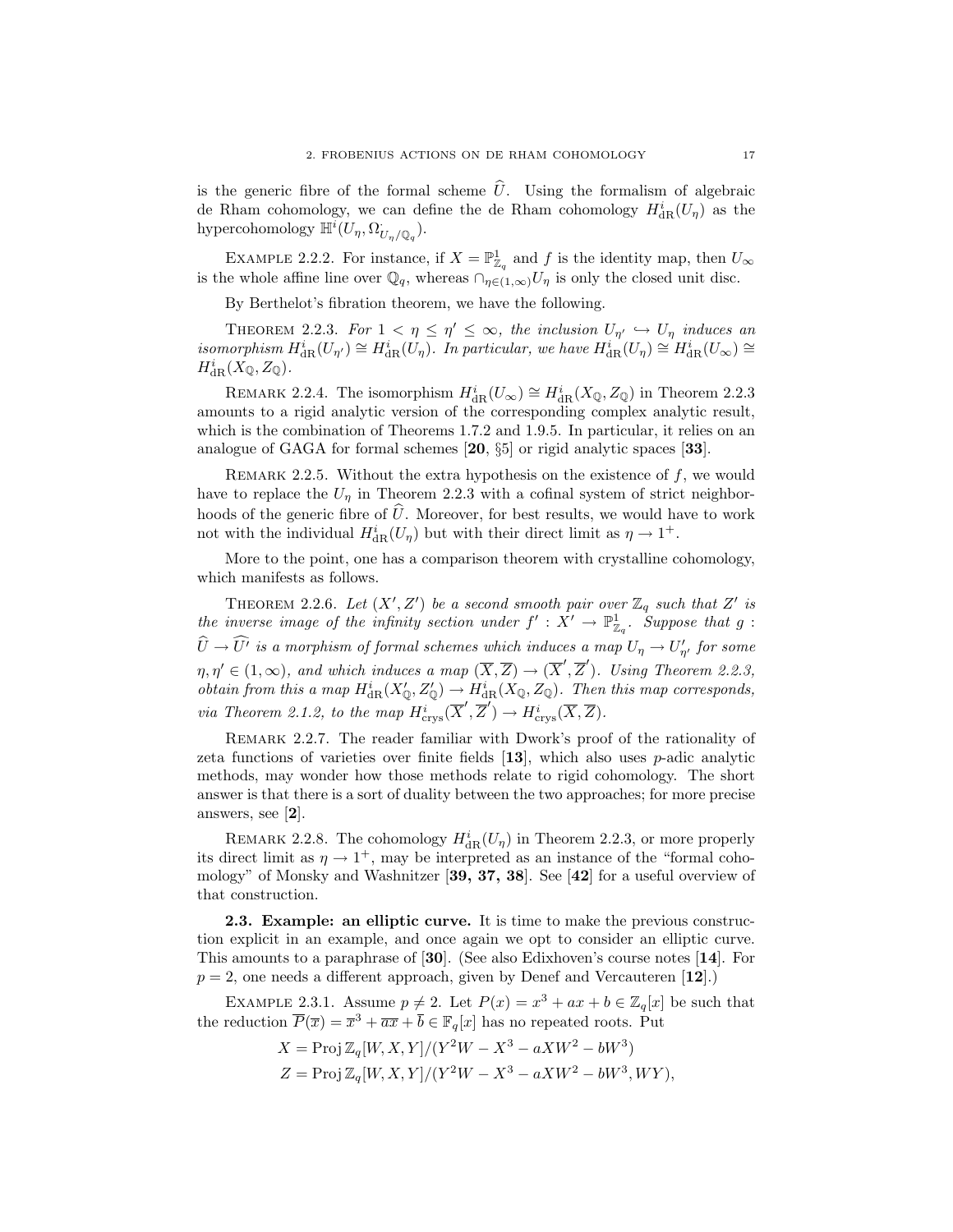so that

$$
U_{\mathbb{Q}} = \text{Spec } R, \qquad R = \mathbb{Q}_q[x, y, z]/(y^2 - x^3 - ax - b, yz - 1).
$$

(Note that  $(X, Z)$  form a smooth pair over  $\mathbb{Z}_q$  as in Example 1.9.3.) We may obtain a map f as in Definition 2.2.1 by taking  $f(x, y) = y + y^{-1}$ .

In Example 1.2.4, we computed that  $H_{\text{dR}}^1(U_{\mathbb{Q}})$  admits a basis over  $\mathbb{Q}_q$  given by

$$
\frac{dx}{y}, \frac{x\,dx}{y}, \frac{dx}{y^2}, \frac{x\,dx}{y^2}, \frac{x^2\,dx}{y^2}.
$$

We now know that the q-power Frobenius on  $\overline{U}$  induces a  $\mathbb{Q}_q$ -linear action on  $H^1_{\text{dR}}(U_{\mathbb{Q}})$ , and we wish to compute the matrix of this action.

To this end, we define a  $\mathbb{Q}_q$ -linear map  $F_q : \widehat{U} \to \widehat{U}$  as follows:

$$
F_q(x) = x^q
$$
  
\n
$$
F_q(y) = y^q (1 + (x^{3q} + ax^q + b - (x^3 + ax + b)^q) z^{2q})^{1/2}
$$
  
\n
$$
F_q(z) = z^q (1 + (x^{3q} + ax^q + b - (x^3 + ax + b)^q) z^{2q})^{-1/2}.
$$

This then extends to a map  $U_{\eta} \to U_{\eta'}$  for some  $\eta, \eta' > 1$ , so we may apply Theorem 2.2.6 to deduce that this indeed induces the desired action on  $H_{\text{dR}}^1(U_{\mathbb{Q}})$ . Better yet,  $F_q$  commutes with the hyperelliptic involution  $y \mapsto -y$ , so we may compute its action separately on the plus and minus eigenspaces of  $H_{\text{dR}}^1(U_{\mathbb{Q}})$ .

In short, we may use  $F_q$  to compute the Frobenius action on the minus eigenspace of  $H^1_{\text{dR}}(U_{\mathbb{Q}})$ , which is equal to  $H^1_{\text{dR}}(X_{\mathbb{Q}})$ . To do this, we must rewrite the pullback  $F_q^*(dx/y) = x^{q-1}F_q(z) dx$  as a  $\mathbb{Q}_q$ -linear combinations of  $dx/y$ ,  $x dx/y$  and an exact 1-form (and likewise for  $F_q^*(x dx/y)$ ). This calculation in general cannot be made exactly; for purposes of machine computation, one can only expect to work to a prescribed level of  $p$ -adic accuracy. So modulo some power of  $p$ , we write for instance

$$
F_q^*(dx/y) \equiv \sum_{i=0}^{N} \frac{Q_i(x) dx}{y^{2i+1}}
$$

for some  $Q_i(x) \in \mathbb{Q}_q[x]$ , then uses the rules from Example 1.2.4 to rewrite this as a  $\mathbb{Q}_q$ -linear combination of  $dx/y$ ,  $x dx/y$  plus an exact 1-form. If one has some information about the p-adic size of the reductions of the neglected terms in the expansion of  $F_q^*(dx/y)$  (e.g., as in [30, Lemma 2]), one can then compute the matrix of action of  $F_q$  on the basis  $dx/y$ ,  $x dx/y$  to any desired p-adic accuracy.

REMARK 2.3.2. For the purposes of computing the zeta function of  $\overline{X}$ , one ultimately wants to compute the characteristic polynomial of the matrix of action of  $F_q$  to a certain amount of p-adic accuracy, which one can specify in advance. Namely, one is trying to compute some integer whose archimedean norm can be limited, so one needs only enough p-adic accuracy to pin down the integer uniquely in the archimedean range. (Put briefly, if one is trying to compute some  $n \in \mathbb{Z}$  with  $|n| \leq N$ , it suffices to compute n (mod  $p^k$ ) for any  $k > \log_p(2N)$ .)

REMARK 2.3.3. If  $q \neq p$ , one does not typically compute the action of  $F_q$ directly. Instead, one starts with a map  $F_p : \widehat{U} \to \widehat{U}$  which is  $\mathbb{Q}_q$ -semilinear for the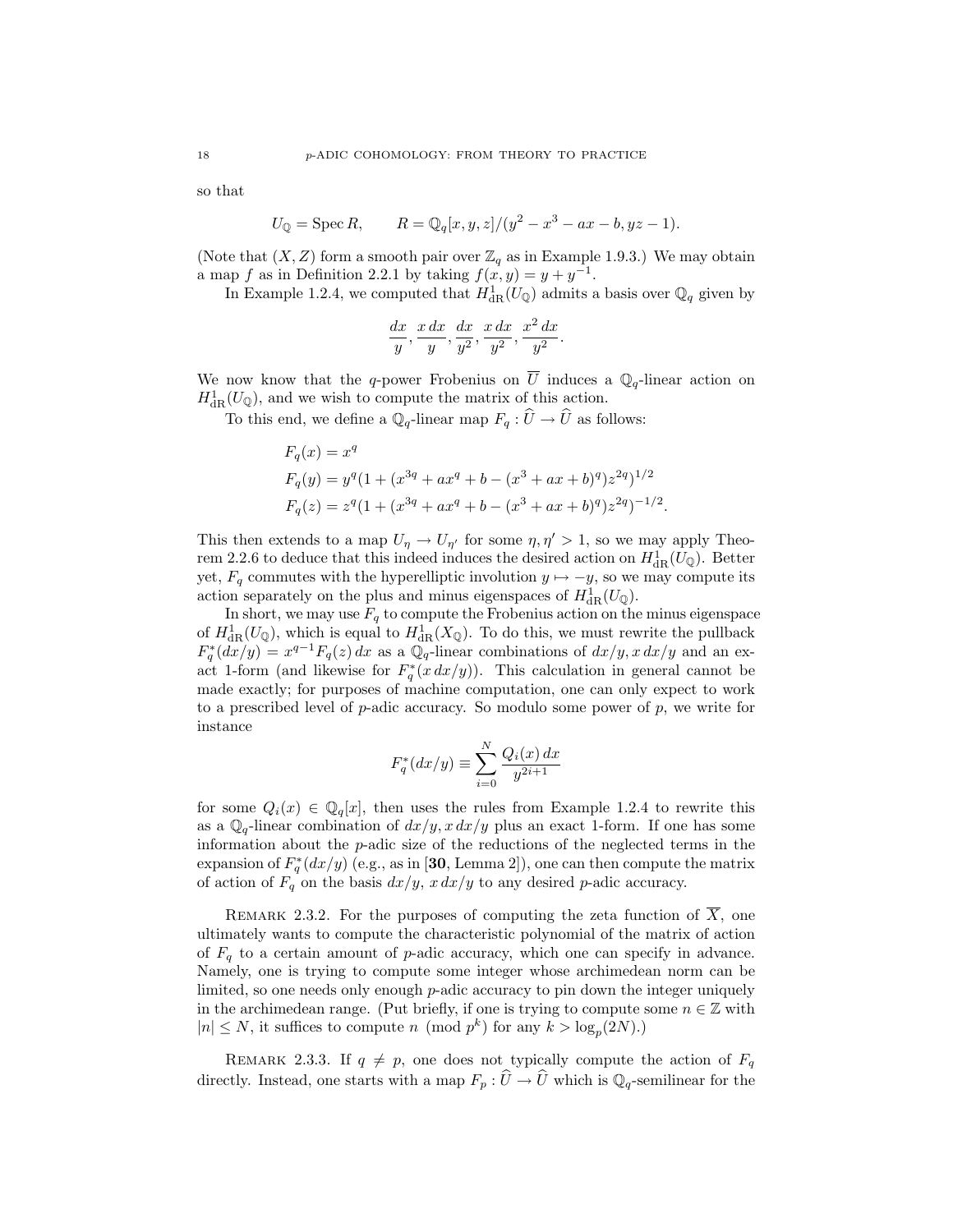Frobenius automorphism  $\sigma$  of  $\mathbb{Q}_q$ , and acts on  $x, y, z$  as follows:

$$
F_p(x) = x^p
$$
  
\n
$$
F_p(y) = y^p (1 + (x^{3p} + \sigma(a)x^p + \sigma(b) - (x^3 + ax + b)^p) z^{2p})^{1/2}
$$
  
\n
$$
F_p(z) = z^p (1 + (x^{3p} + \sigma(a)x^p + \sigma(b) - (x^3 + ax + b)^p) z^{2p})^{-1/2}.
$$

One then computes the matrix of action of  $F_p$  on  $dx/y$ ,  $xdx/y$ , and takes an appropriate norm of this matrix to recover the action of  $F_q$ . The fact that one can  $\alpha$  do this makes the use of p-adic cohomology particularly advantageous for computing zeta functions over fields of small characteristic; for example, the computer algebra system Magma uses p-adic cohomology to compute zeta functions of hyperelliptic curves in small characteristic. (In the elliptic case, there exist faster alternatives.)

REMARK 2.3.4. By contrast, if one wants to use  $p$ -adic cohomology to compute zeta functions over  $\mathbb{F}_p$ , one is forced to take p not too large. The complexity estimates for the above procedure include a factor of  $p$ ; however, it has been shown recently by David Harvey [24] that one can restructure the algorithm to improve the dependence on p to a factor of  $p^{1/2}$  times a power of log p. This makes it conceivable to work with  $p$  as big as  $2^{64}$ .

Remark 2.3.5. The matrix of action of Frobenius has some uses beyond simply determining the zeta function; here is an interesting example due to Mazur, Stein, and Tate  $[36]$ . Following a suggestion of Katz, they give a formula for the p-adic (cyclotomic) canonical height of an elliptic curve over Q in terms of the Frobenius action on the de Rham cohomology over  $\mathbb{Q}_p$ . (This height is not the Néron local height; it is a global height with  $p$ -adic values, which computes the regulator term in Mazur-Tate-Teitelbaum's p-adic analogue of the Birch-Swinnerton-Dyer conjecture.) Using this formula, one can then compute  $p$ -adic canonical heights much more rapidly than any other known method; this was carried out in 2006 by a group of students (Jennifer Balakrishnan, Robert Bradshaw, David Harvey, Liang Xiao) and is implemented in the computer algebra system Sage.

## 3. Gauss-Manin connections

In this section, we introduce the notion of a Gauss-Manin connection for a smooth proper morphism (of algebraic, complex analytic, or rigid analytic varieties). We then describe how in some cases, such a connection carries a Frobenius action which can be used to compute zeta functions.

## 3.1. Connections in geometry and algebra.

DEFINITION 3.1.1. Let  $X$  be any of the following:

- a  $C^{\infty}$  real manifold;
- a complex analytic manifold;
- a smooth algebraic variety over a field of characteristic zero;
- a smooth rigid analytic variety over a field of characteristic zero.

Let  $\Omega_X$  be the corresponding sheaf of differentials. Let V be a vector bundle (coherent locally free sheaf) on X. A *connection* on V is a bundle map  $\nabla : V \to$  $V \otimes \Omega^1_X$  which is additive and satisfies the Leibniz rule: for any open set  $U \subseteq X$ , any  $f \in \Gamma(U, \mathscr{O}_U)$  and  $s \in \Gamma(U, V)$ ,

$$
\nabla(f s) = f \nabla(s) + s \otimes df.
$$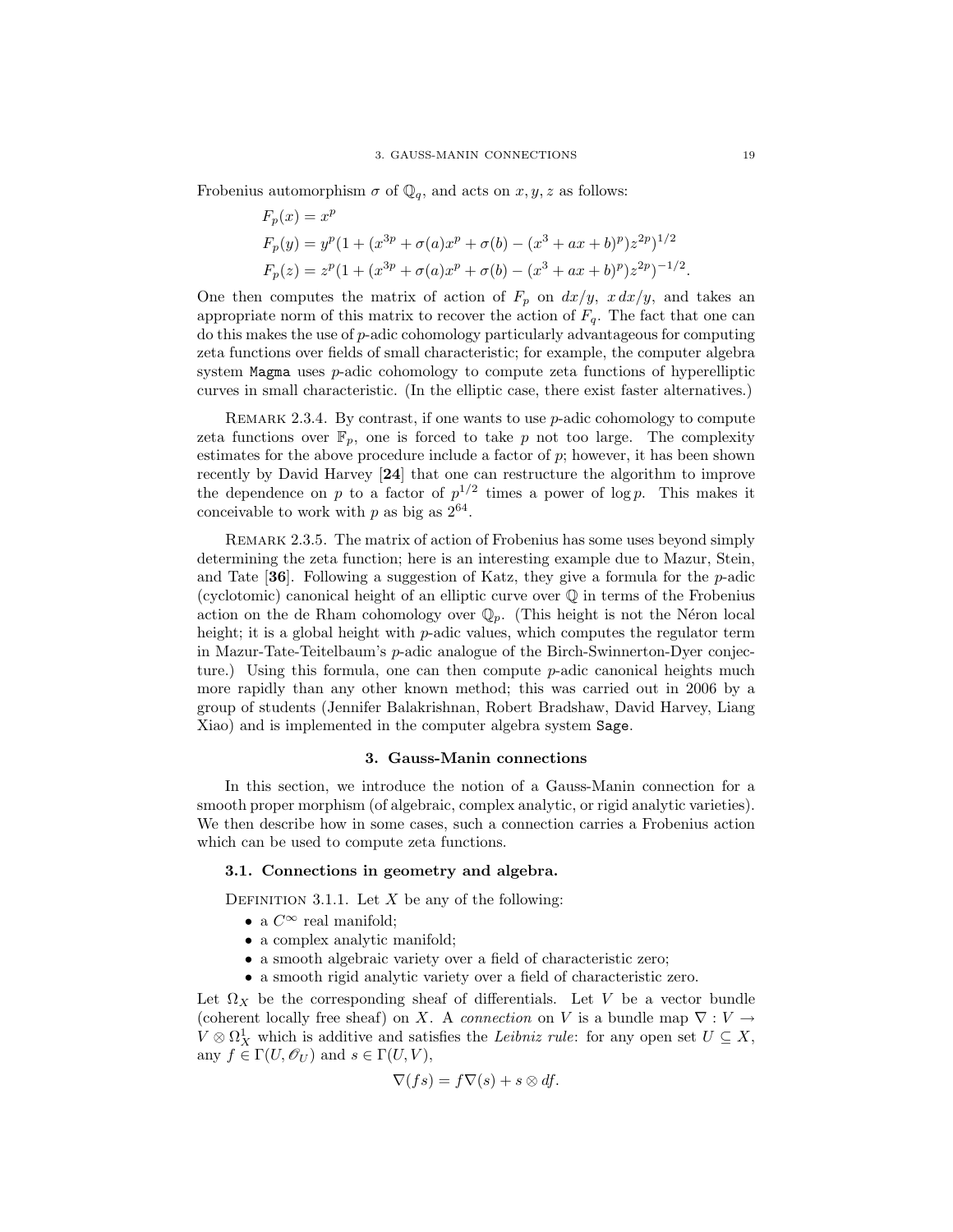A section s is called *horizontal* if  $\nabla(s) = 0$ .

DEFINITION 3.1.2. Let  $\nabla_1: V \otimes \Omega_X^1 \to V \otimes \Omega_X^2$  be the map

 $s \otimes \omega \mapsto \nabla(s) \wedge \omega + s \otimes d\omega,$ 

where  $\wedge : (V \otimes \Omega_X^1) \otimes \Omega_X^1 \to V \otimes \Omega_X^2$  denotes the map given by wedging the second and third factors. The *curvature* is the map  $\nabla_1 \circ \nabla : V \to V \otimes \Omega_X^2$ ; if it vanishes, we say  $\nabla$  is *integrable*. (This is automatic if dim $(X) = 1$ .)

REMARK 3.1.3. Here is another way to think about integrability of a connection  $\nabla$ . Let  $z_1, \ldots, z_n$  be local coordinates for X at a point x. Then  $dz_1, \ldots, dz_n$  form a basis of  $\Omega_X$  in some neighborhood of x. Form the dual basis  $\frac{\partial}{\partial z_1}, \ldots, \frac{\partial}{\partial z_n}$  of tangent vector fields; we can contract  $\nabla$  with the vector field  $\frac{\partial}{\partial z_i}$  to obtain a map  $V \to V$ satisfying the Leibniz rule with respect to  $\frac{\partial}{\partial z_i}$ . If you think of this as an action of  $\frac{\partial}{\partial z_i}$  on sections of V, then  $\nabla$  is integrable if and only if the  $\frac{\partial}{\partial z_i}$  commute with each other.

REMARK 3.1.4. Here is the original differential-geometric interpretation of curvature. In real geometry, you can use a connection  $\nabla$  to tell you how to move between fibres of the bundle in a "horizontal" fashion, i.e., parallel to the base. Even in a small neighborhood of a point, moving parallel to different paths on the base leading to the same endpoint can give different results. But if the curvature vanishes, then this discrepancy does not arise; this means that on any contractible neighborhood of  $x \in X$ , we can write down a basis of V consisting of horizontal sections  $s_1, \ldots, s_n$ , and the connection is given in terms of this basis by

$$
\nabla(f_1s_1+\cdots+f_ns_n)=s_1\otimes df_1+\cdots+s_n\otimes df_n.
$$

It also means that given  $x \in X$ , parallel transport (the process of moving from one fibre to another via a horizontal path) gives a well-defined homomorphism  $\rho : \pi_1(X, x) \to GL(V_x)$ , called the monodromy. (Differential geometers refer to integrable connections as flat connections, but for algebraic geometers this adjective is otherwise occupied.)

One can take the relationship between integrable connections and monodromy a step further.

DEFINITION 3.1.5. Let  $X$  be a connected complex manifold, and choose a point  $x \in X$ . A local system on X is a homomorphism  $\rho : \pi_1(X, x) \to GL_n(\mathbb{C})$ . As noted above, there is a natural functor from vector bundles equipped with integrable connections to local systems; it turns out to be an equivalence of categories.

3.2. Connections and differential equations. It is worth pointing out that for purposes of explicit calculations, it is common to work with differential equations instead of connections. This discussion is formal, so it works in any of the categories we allowed when defining connections.

DEFINITION 3.2.1. Suppose that we are given a trivial vector bundle  $V$  of rank n over a subspace  $S$  of the t-line, together with a connection on  $V$ , or equivalently, with an action of  $\frac{d}{dt}$ . A cyclic vector is a section s of V such that

$$
s, \frac{d}{dt}s, \dots, \frac{d^{n-1}}{dt^{n-1}}s
$$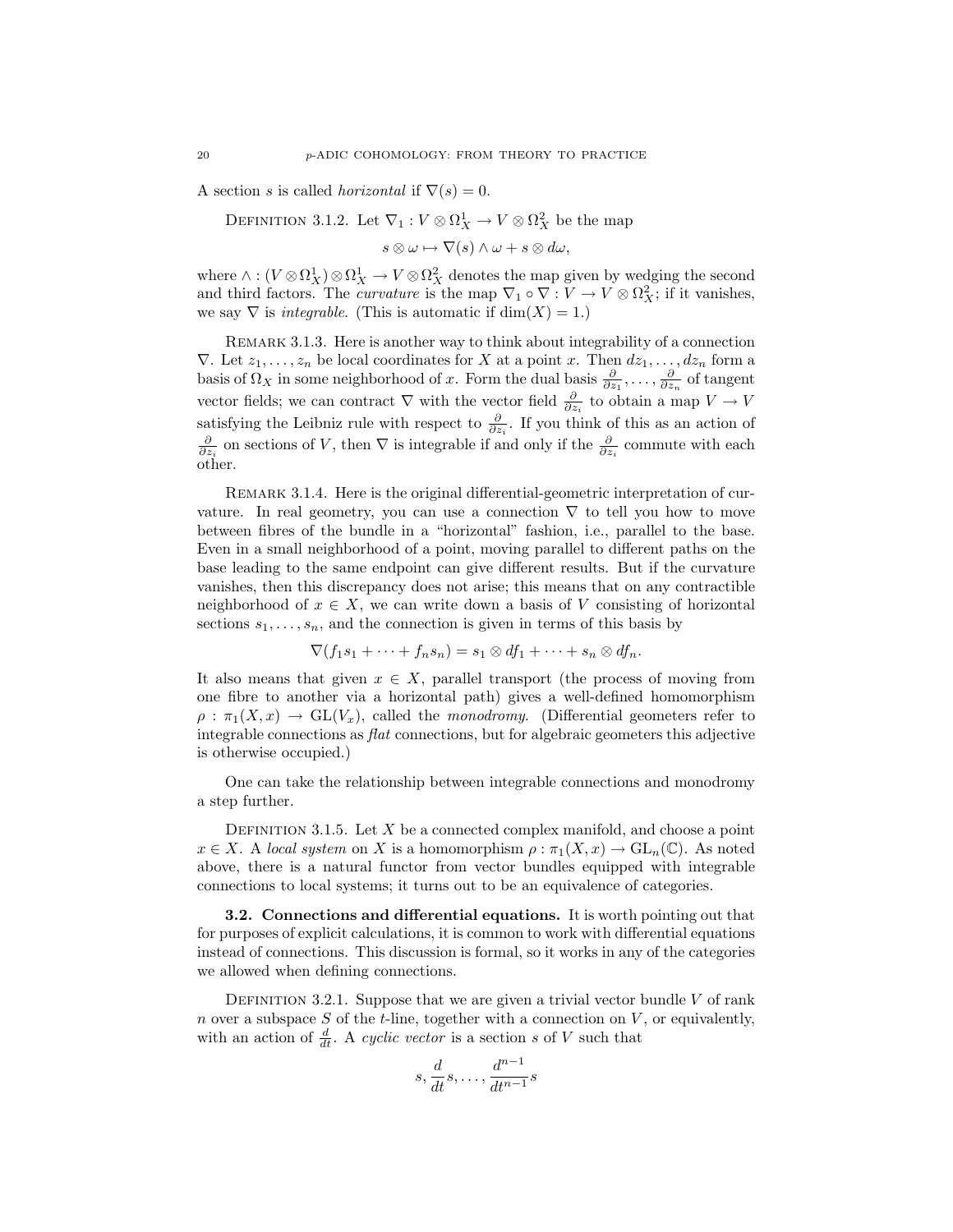form a basis of  $V$ . Given a cyclic vector, we can describe horizontal sections as follows. We can write

$$
\frac{d^n}{dt^n}s = a_0s + a_1\frac{d}{dt}s + \dots + a_{n-1}\frac{d^{n-1}}{dt^{n-1}}s
$$

for certain functions  $a_0, \ldots, a_{n-1}$  on S. Consider an undetermined section v of V, which must be given by

$$
v = f_0 s + f_1 \frac{d}{dt} s + \dots + f_{n-1} \frac{d^{n-1}}{dt^{n-1}} s
$$

for certain functions  $f_0, \ldots, f_{n-1}$  on t. For v to be horizontal, we need

$$
0 = f'_0 + f_{n-1}a_0
$$
  
\n
$$
0 = f'_1 + f_0 + f_{n-1}a_1
$$
  
\n
$$
\vdots
$$
  
\n
$$
0 = f'_{n-1} + f_{n-2} + f_{n-1}a_{n-1}.
$$

Eliminating  $f_0, \ldots, f_{n-2}$  leaves a differential equation of the form

$$
f_{n-1}^{(n)} + b_1 f_{n-1}^{(n-1)} + \dots + b_{n-2} f_{n-1}' + b_{n-1} f_{n-1} = 0.
$$

Conversely, one can turn the differential equation into a first-order differential system in the usual fashion, and thus reconstruct  $\nabla$ .

REMARK 3.2.2. One might imagine the above construction as being a differential analogue of the passage from a matrix to its characteristic polynomial, which can be reversed (up to similarity) by forming the companion matrix of a polynomial.

#### 3.3. Gauss-Manin connections.

DEFINITION 3.3.1. Let  $\pi : X \to S$  be a smooth proper morphism between objects in one of the categories we considered in Definition 3.1.1. Let  $Z \subset X$  be a relative strict normal crossings divisor over S. Let  $\Omega_{(X,Z)/S} = \Omega_{(X,Z)/K}/\pi^* \Omega_{S/K}$ be the sheaf of relative logarithmic differentials. Then the functor taking an open affine  $U \subseteq S$  to the hypercohomology  $\mathbb{H}^i(\Omega_{(\pi^{-1}(U), \pi^{-1}(U) \cap Z)/U})$  turns out to be a sheaf; we call this sheaf the *relative de Rham cohomology*  $H^i_{dR}((X,Z)/S)$ . It is a vector bundle on S whose fibre at a point b can be identified with  $H^i_{\mathrm{dR}}(X_b, Z_b)$ , where  $X_b = \pi^{-1}(b)$  and  $Z_b = X_b \cap Z$ .

REMARK 3.3.2. The formation of the relative de Rham cohomology throws away some information: it only uses the "vertical" part of the differential operator d. What this means is that given a relative *i*-form  $\omega \in \Omega_{(X,Z)/S}^i$ , if one lifts  $\omega$ to an absolute *i*-form  $\tilde{\omega} \in \Omega_{(X,Z)/K}^i$  and differentiates the result, you may get something nonzero even if  $\omega$  was a relative cocycle. If one projects the result into  $\Omega_{(X,Z)/S}^{i} \otimes \Omega_{S/K}^{1}$ , you have essentially constructed the Gauss-Manin connection. We will give a more formal construction below, but the procedure just described is how one really computes the Gauss-Manin connection in practice; see Example 3.4.1.

DEFINITION 3.3.3. Equip the de Rham complex  $\Omega'_{(X,Z)/K}$  with the decreasing filtration

$$
F^i = \text{image}[\Omega_{(X,Z)/K}^{-i} \otimes_{\mathscr{O}_X} \pi^*(\Omega_{S/K}^i) \to \Omega_{(X,Z)/K}],
$$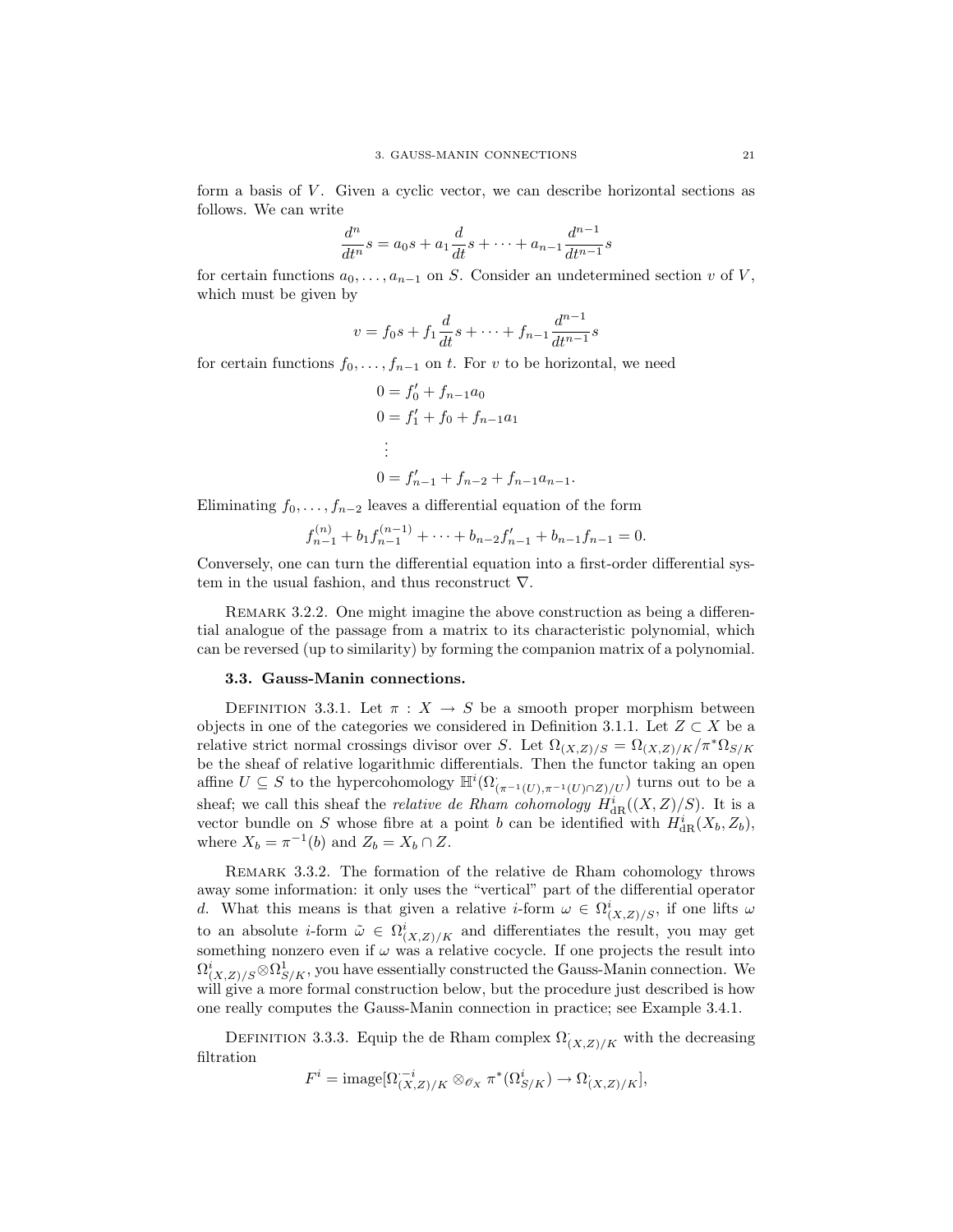then form the corresponding spectral sequence (as in Theorem 1.8.7). The  $E_1$  term of the result has

$$
E_1^{p,q} = \Omega_{S/K}^p \otimes_{\mathscr{O}_S} H_{\text{dR}}^q((X,Z)/S);
$$

the algebraic Gauss-Manin connection is the differential  $d_1 : E_1^{0,q} \to E_1^{1,q}$ . This construction was introduced by Katz and Oda [29], who showed that this is an integrable connection, and also that it agrees with the more traditional analytic description for a real or complex manifold.

DEFINITION 3.3.4. Suppose we are working with real or complex manifolds, and that S is contractible. Then the fibrations  $X \to S$  and  $Z \to S$  are trivial in the category of real manifolds, so we get a notion of horizontality for sections of  $H_{\text{dR}}^{i}((X,Z)/S)$ . For general S, this gives a connection on  $H_{\text{dR}}^{i}((X,Z)/S)$ ; this is the usual Gauss-Manin connection, and Katz and Oda showed that it agrees with their algebraic construction.

REMARK 3.3.5. The differential equations corresponding to Gauss-Manin connections (via the transformation in §3.2) were introduced long before anyone had defined a connection, and so they have their own name. They are known as Picard-Fuchs equations; they arise by taking a homology class across different fibres and integrating against a fixed differential form on the total space. A number of classical differential equations (e.g., hypergeometric equations) arise in this fashion.

## 3.4. Example: a family of elliptic curves.

EXAMPLE 3.4.1. Consider the family of smooth projective curves  $\pi : X \to S$ with

$$
X = \text{Proj } \mathscr{O}_S[X, Y, W]/(Y^2W - X^3 - a(t)XW^2 - b(t)W^3),
$$

and S equal to the subscheme of the affine t-line on which  $\Delta(t) = 4a^2 + 27b^3$  does not vanish. Then there exist  $A, B \in \Gamma(S, \mathscr{O}_S)[x]$  such that

$$
AP + BP_x = 1,
$$

using subscripted x and t for the partial derivatives in x and t, respectively. Put

$$
\omega = Ay\,dx + 2B\,dy,
$$

so that a basis for  $H^1_{\text{dR}}(X/S)$  is given by

 $\omega, x\omega$ .

On the other hand, if we let Z be the infinity section, then  $H^1_{\text{dR}}((X,\mathbb{Z})/S)$  =  $H^1_{\text{dR}}(X, S)$ , and it will be easier to compute the Gauss-Manin connection on the affine  $U = X \setminus Z$ .

In the relative module of differentials  $\Omega_{U/S}^1$ , i.e., modulo dt, we have as before the relation

$$
2y\,dy = P_x\,dx,
$$

and again

$$
dx = y\omega
$$
,  $dy = \frac{1}{2}P_x\omega$ .

But in the full module  $\Omega^1_{U/K}$ , the relation lifts to

$$
2y\,dy = P_x\,dx + P_t\,dt,
$$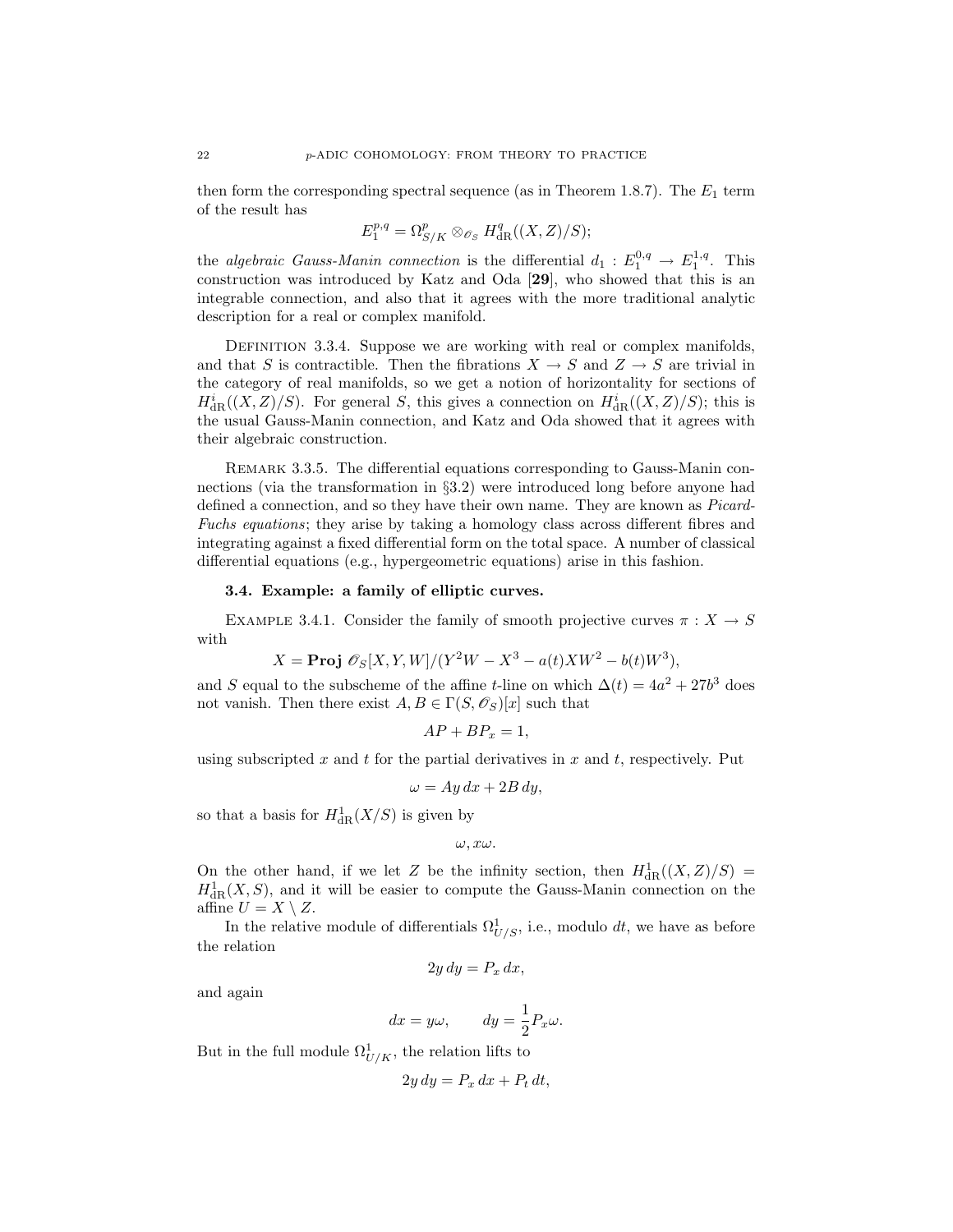and it is this discrepancy that gives rise to the connection. It follows that

$$
dx \wedge dt = y\omega \wedge dt
$$

$$
dy \wedge dt = \frac{1}{2} P_x \omega \wedge dt
$$

$$
dx \wedge dy = \frac{1}{2} P_t \omega \wedge dt.
$$

To compute the connection, we are supposed to lift the basis of relative cohomology to a set of forms on the total space, then differentiate, then project onto  $H^1_{\mathrm{dR}}((X,Z)/S) \otimes \Omega^1_{S/K}$ . First,

$$
\nabla(\omega) = A dy \wedge dx + A_t y dt \wedge dx + 2B_x dx \wedge dy + 2B_t dt \wedge dy
$$

$$
= (B_x P_t - \frac{1}{2} A P_t - A_t P - B_t P_x) \omega \wedge dt.
$$

Second,

$$
\nabla(x\omega) = Ax\,dy \wedge dx + A_t xy\,dt \wedge dx + 2(xB_x + B)\,dx \wedge dy + 2xB_t\,dt \wedge dy
$$

$$
= (xB_xP_t + BP_t - \frac{1}{2}xAP_t - xA_tP - xB_tP_x)\omega \wedge dt.
$$

We then rewrite the quantities being wedged with  $dt$  as exact relative differentials plus a linear combination of  $\omega$ ,  $x\omega$  as in Example 2.3.1.

If you prefer, here is another way of describing essentially the same calculation.

Example 3.4.2. Consider the same situation as in Example 3.4.1, but now let us redefine

$$
\omega=\frac{dx}{y}.
$$

(Remember that this agrees with  $Ay dx + 2B dy$  only modulo dt.) Again, use  $\omega, x\omega$ as the basis of relative differentials. These have poles along  $y = 0$ , but never mind that; we can still compute

$$
\nabla(\omega) = d\left(\frac{dx}{y}\right)
$$

$$
= -\frac{dy \wedge dx}{y^2}
$$

$$
= \frac{P_t}{2y^2} \frac{dx}{y} \wedge dt.
$$

To eliminate the pole, find the unique  $C, D, E, F, G \in \Gamma(S, \mathscr{O}_S)$  (so these are functions of  $t$  alone) such that

$$
P_t = a_t x + b_t = (Cx + D)P + (Ex^2 + Fx + G)P_x.
$$

Then in relative de Rham cohomology,

$$
\frac{P_t dx}{2y^3} = \frac{(Cx+D) dx}{2y} + \frac{(Ex^2 + Fx + G)P_x dx}{2y^3}
$$

$$
\equiv \frac{(Cx+D) dx}{2y} + \frac{(2Ex+F) dx}{y}.
$$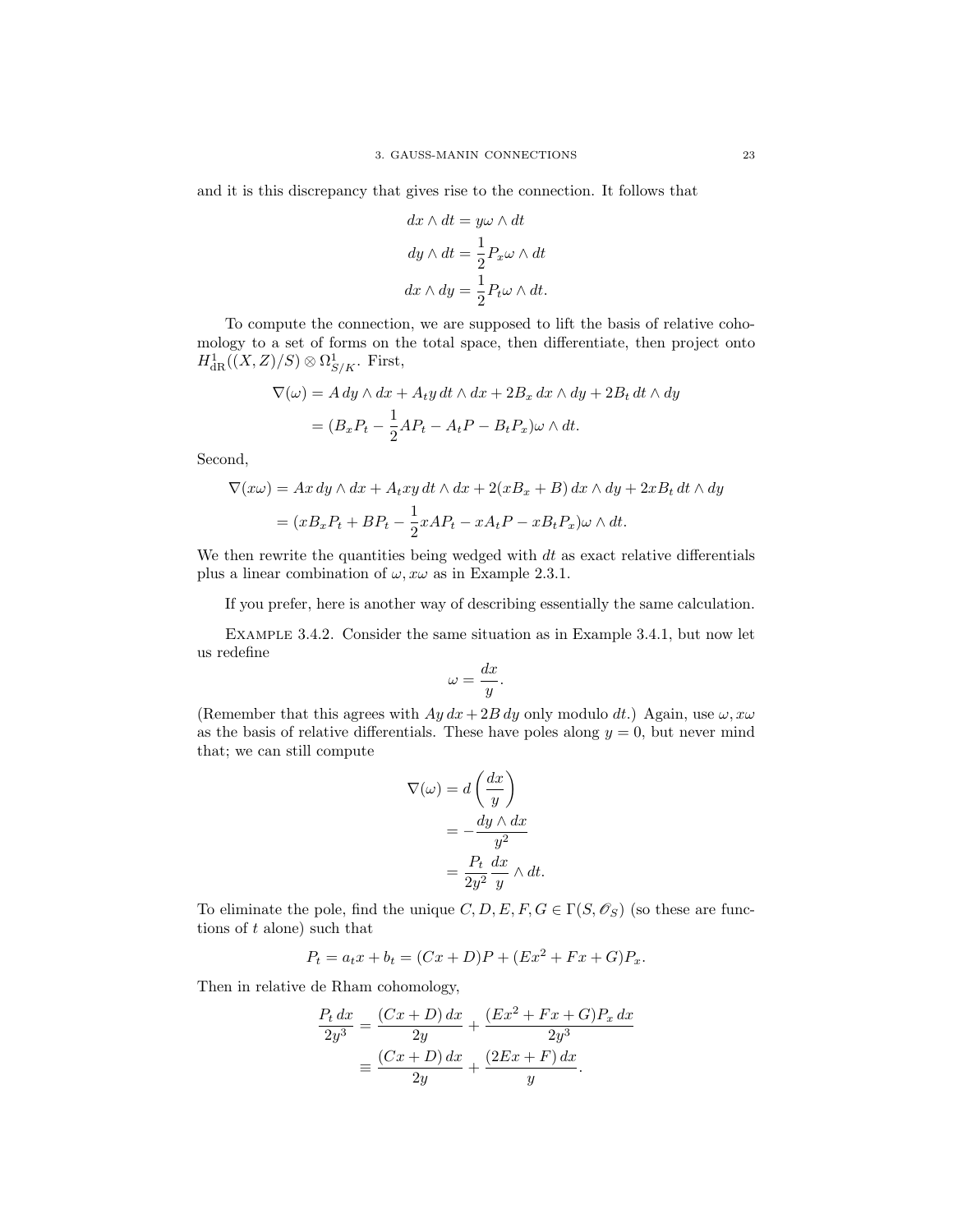Similarly,

$$
\nabla(x\omega) = d\left(\frac{x\,dx}{y}\right)
$$

$$
= \frac{xP_t}{2y^2}\frac{dx}{y} \wedge dt
$$

and writing

$$
xP_t = (Hx + I)P + (Jx^2 + Kx + L)P_x,
$$

we get

$$
\frac{xP_t dx}{2y^3} \equiv \frac{(Hx+I) dx}{2y} + \frac{(2Jx+K) dx}{y}
$$

.

3.5. Gauss-Manin connections and Frobenius. The reason why Gauss-Manin connections are relevant in rigid cohomology is that they can be used to compute Frobenius actions en masse.

EXERCISE 3.5.1. Let Spec A be a smooth affine  $\mathbb{Z}_q$ -scheme. Let A be the p-adic completion of A, and put  $\overline{A} = A/pA$ . Let  $\phi : \hat{A} \to \hat{A}$  be a q-power Frobenius lift on  $\hat{A}$ ; that is,  $\phi$  acts on  $\overline{A}$  by the q-power map. Prove that for each  $\overline{x} \in (\text{Spec } \overline{A})(\mathbb{F}_q)$ , there is a unique  $x \in (\text{Spec } A)(\mathbb{Z}_q)$  which specializes to  $\overline{x}$ , such that  $\phi(x) = x$ .

DEFINITION 3.5.2. With notation as in Exercise 3.5.1, we call x the Teichmüller lift of  $\bar{x}$  with respect to  $\phi$ . If x is a Teichmüller lift of a point not specified, we say  $x$  is a Teichmüller point.

Exercise 3.5.3. State and prove a generalization of Exercise 3.5.1 to the case where the residue field is perfect but not necessarily finite, and/or the  $p$ -adic field is not necessarily unramified.

THEOREM 3.5.4 (Berthelot). Let  $S = \text{Spec } A$  be a smooth affine  $\mathbb{Z}_q$ -scheme. Let  $\phi$  be a q-power Frobenius lift on  $\hat{A}$ . Let  $\pi : X \to S$  be a smooth proper morphism, and put  $\mathscr{E} = H^i_{\text{dR}}(X_{\mathbb{Q}}/S_{\mathbb{Q}})$  as a vector bundle equipped with the Gauss-Manin connection. Then there exists an isomorphism  $F: \phi^* \mathscr{E} \cong \mathscr{E}$  of vector bundles with integrable connection on the affinoid space  $\hat{S}^{\text{an}}$  (the generic fibre of  $\hat{S} = \text{Spf } \hat{A}$ ), such that for any positive integer a, and any Teichmüller point  $x \in \hat{S}^{\text{an}}(\mathbb{Q}_{q^a})$ ,  $F^a: (\phi^a)^*\mathscr{E} \cong \mathscr{E}$  induces the  $q^a$ -power Frobenius action on  $H^i_{\mathrm{dR}}(X_x)$ .

Remark 3.5.5. The key feature of Theorem 3.5.4 is that the Frobenius action commutes with the action of the connection; this constraint can be interpreted as a differential equation on the Frobenius action. Let's see what this looks like for S a subscheme of the affine t-line and  $\mathscr E$  admitting a basis  $s_1, \ldots, s_n$ . Define the matrices  $A, N$  by

$$
F s_j = \sum_i A_{ij} s_i
$$

$$
\frac{d}{dt} s_j = \sum_i N_{ij} s_i.
$$

Then the compatibility between Frobenius and the connection is equivalent to the equation

(3.5.6) 
$$
NA + \frac{d}{dt}A = \left(\frac{d\phi(t)}{dt}\right)A\phi(N);
$$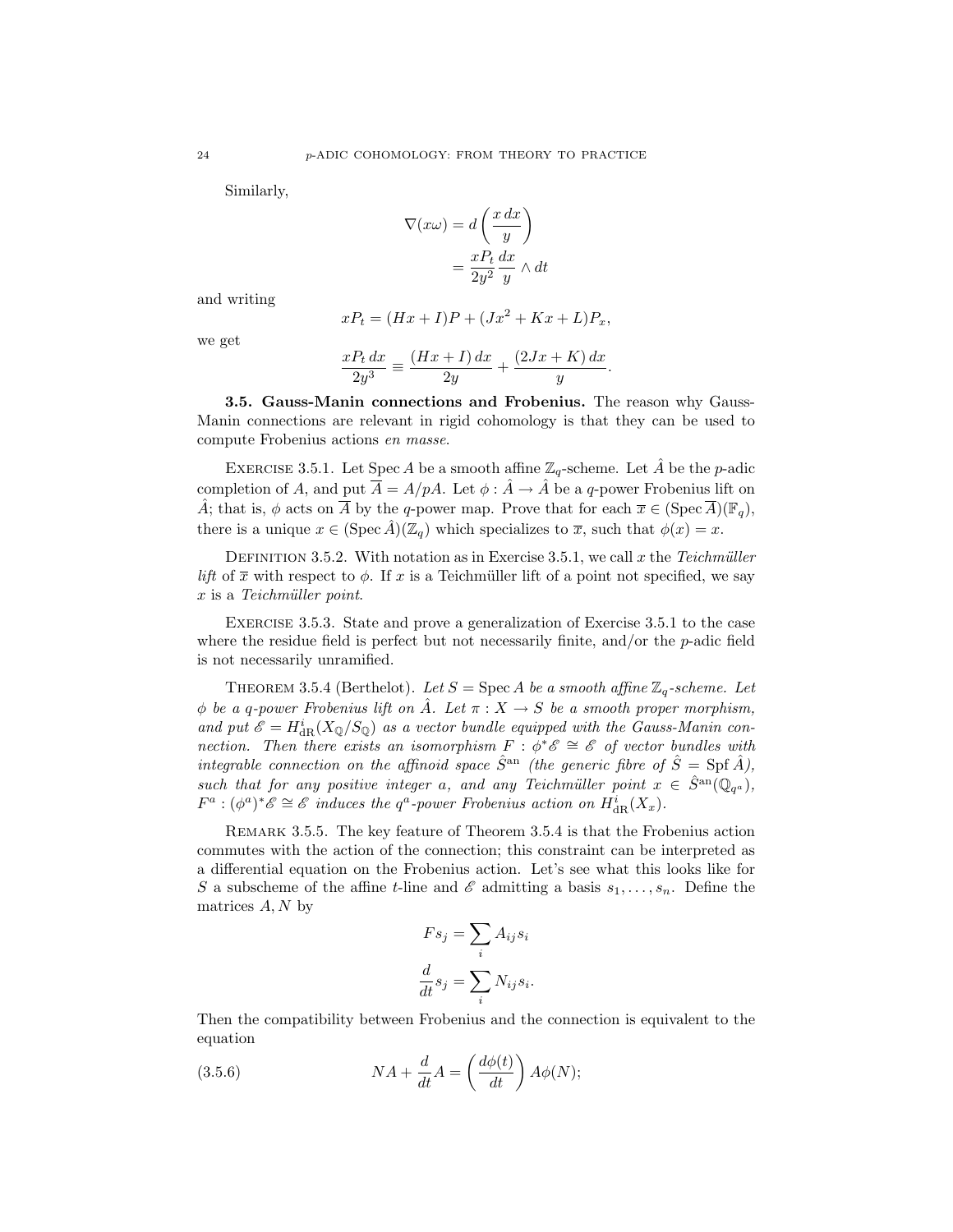given  $N$ , this constitutes a system of linear differential equations on the entries of A.

REMARK 3.5.7. Theorem 3.5.4 forms the basis of another method for using p-adic cohomology to compute zeta functions, originally proposed by Lauder [34]. Let us explain how this works in the example of a family of elliptic curves, as in Example 3.4.1. (A version of this has been worked out in detail by Hubrechts [25], and is implemented in Magma.)

In order to start this method, we must already have the Frobenius matrix on  $H_{\text{dR}}^{i}(X_x)$  for a single Teichmüller point x, to use as an initial condition. Say for simplicity that this point is at  $t = 0$ . In (3.5.6), we now have the value of  $A(0)$ . We then compute the unique matrix  $U \in M_{n \times n}(\mathbb{Q}_q[[t]])$  with  $U(0) = I_n$  such that  $NU + \frac{d}{dt}(U) = 0$ ; we then obtain a solution of (3.5.6) given by

$$
N = -\frac{d}{dt}(U)U^{-1}, \qquad A = UA(0)\phi(U)^{-1}.
$$

Although  $U$  only converges on the open unit disc (by a result of Dwork), the matrix A has better convergence properties: it has bounded coefficients, and modulo any power of  $p$  its entries are the power series representing certain rational functions with no poles in S. If one can control the number of zeroes and poles of these rational functions, one can reconstruct a  $p$ -adic approximation to  $A$ , and then evaluate at any other Teichmüller point.

REMARK 3.5.8. One way to gain control of the degrees of the rational functions appearing in Remark 3.5.7 is to understand how the Frobenius structure behaves in discs over which the fibration has one or more singular fibres. We will discuss a particularly simple instance of this in the next section.

#### 4. Beyond good reduction

So far, we have only allowed consideration of varieties over  $\mathbb{Q}_q$  with good reduction. In this section, we explore what happens when we relax ths restriction slightly.

4.1. Semistable reduction and logarithmic connections. To keep things simple, we will work only over one-dimensional base spaces.

DEFINITION 4.1.1. Let  $(X, Z)$  be a smooth pair with X one-dimensional. A logarithmic connection on X is a bundle map  $\nabla: V \to V \otimes \Omega_{(X,Z)}$  that satisfies the Leibniz rule.

DEFINITION 4.1.2. Let  $\nabla$  be a logarithmic connection on  $(X, Z)$ . For each  $z \in Z$ ,  $\nabla$  induces a linear map  $V_z \to V_z$ , called the *residue* of  $\nabla$  at z, as follows. For a section s specializing to a given point  $\overline{s} \in V_z$ , write  $ds = f \frac{dt}{t}$  for f a section of V and t a local parameter for z. Then the residue map carries  $\bar{s}$  to  $\bar{f}$ , the specialization of f to  $V_z$ .

DEFINITION 4.1.3. Let  $\pi : X \to S$  be a proper, flat, generically smooth morphism (in any of the categories from Definition 3.1.1) with S one-dimensional. We say  $\pi$  is semistable at  $z \in S$  if the fibre  $X_z$  is a reduced divisor with simple (but not necessarily strict) normal crossings. That is, étale locally,  $S$  looks like Spec  $k[t]$ and X looks like Spec  $k[x_1, \ldots, x_n]/(x_1 \cdots x_m - t)$  for some  $m, n$  (where m varies from point to point).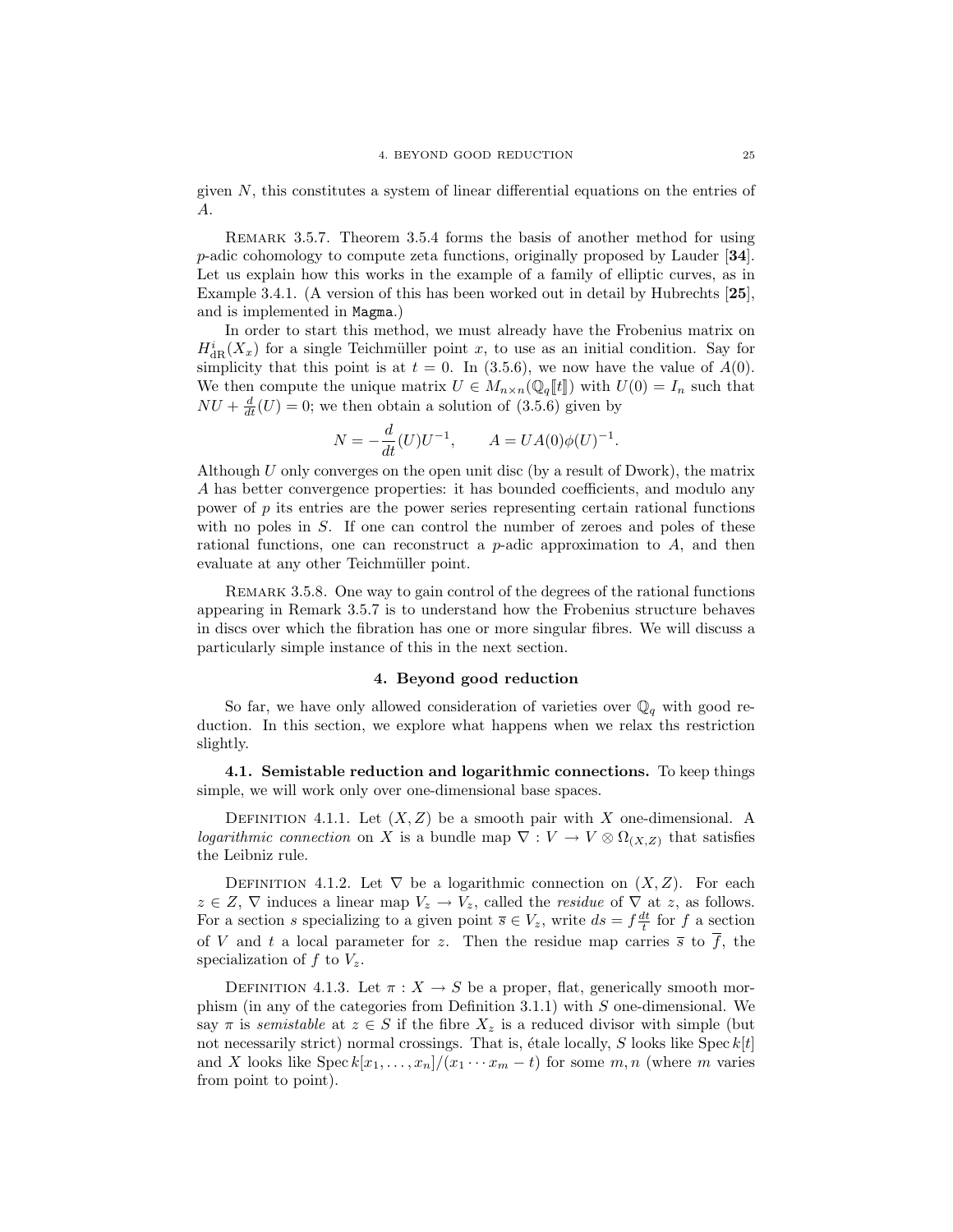Example 4.1.4. For example, the Legendre family of elliptic curves

$$
y^2 = x(x-1)(x-\lambda)
$$

is smooth over  $\lambda \notin \{0, 1, \infty\}$ , and semistable at  $\lambda = 0$  and  $\lambda = 1$ . To check at  $\infty$ , we reparametrize  $\mu = \lambda^{-1}$ ,  $x = X/\mu$ ,  $y = Y/\mu^2$  to get

$$
Y^2 = \mu X(X - \mu)(X - 1),
$$

which means that the fibre at  $\lambda = \infty$  is not reduced.

If we instead consider the family

$$
y^2 = x(x-1)(x - \lambda^2),
$$

this family is indeed semistable everywhere.

By a suitable variation of the Katz-Oda arguments [29], one obtains the following.

THEOREM 4.1.5. Let  $\pi: X \to S$  be a semistable morphism, smooth over  $U \subseteq S$ . Then the Gauss-Manin connection on  $H_{\text{dR}}^{i}(\pi^{-1}(U)/U)$  extends to a logarithmic connection on S with nilpotent residue maps.

Exercise 4.1.6. Check that the Gauss-Manin connection for the Legendre family extends to a logarithmic connection on all of  $\mathbb{P}^1$ , but the residue map at infinity cannot be made nilpotent. (Hint: you can cheat by looking up this calculation in  $[42, \, \S7].$ 

4.2. Frobenius actions on singular connections. Berthelot gave the following refinement of Theorem 3.5.4.

THEOREM 4.2.1 (Berthelot). Let  $S = \text{Spec } A$  be a smooth affine  $\mathbb{Z}_q$ -scheme. Let  $\phi$  be a q-power Frobenius lift on  $\hat{A}$ . Let  $\pi : X \to S$  be a proper morphism smooth over an open dense subscheme  $U \subseteq S$ . Put  $\mathscr{E} = H^i_{dR}(\pi^{-1}(U_{\mathbb{Q}})/U_{\mathbb{Q}})$  as a vector bundle equipped with the Gauss-Manin connection. Then the isomorphism  $F: \phi^* \mathscr{E} \cong \mathscr{E}$  over  $\hat{U}^{\text{an}}$  given by Theorem 3.5.4 extends to a space of the form

$$
\{x \in U^{\mathrm{an}}_{\mathbb{O}} : |f(x)| \ge \eta\}
$$

for some  $f \in A$  and some  $\eta \in (0,1)$ .

REMARK 4.2.2. To clarify, let us suppose  $S = \mathbb{A}^1_{\mathbb{Z}_q}$  and let us consider the open unit disc in  $S^{\text{an}}$ . Then Theorem 4.2.1 gives us an isomorphism  $\phi^* \mathscr{E} \cong \mathscr{E}$  on some annulus  $A_{\eta} = \{t \in \mathbb{A}_{\mathbb{Q}_q}^1 : \eta < |t| < 1\}$ . For applications to machine computations, one would like to be able to predict the value of  $\eta$ . This is complicated in general, but there is a particular case in which it is comparatively easy; see below.

LEMMA 4.2.3. Let  $\mathscr E$  be a vector bundle on the open unit t-disc over  $\mathbb Q_q$ , equipped with a logarithmic connection with nilpotent residue at  $t = 0$  and no other poles. Suppose there exists an isomorphism  $\phi^* \mathscr{E} \to \mathscr{E}$  on some  $A_{\eta}$ , where  $\phi : \Gamma(A_{\eta'}, \mathscr{O}) \to$  $\Gamma(A_n, \mathscr{O})$  for some  $\eta' < \eta \in (0,1)$  satisfies  $\phi(t) - t^q \in \widehat{p\mathbb{Z}_q((t))}$ . (Note that  $\phi$ does not have to be defined on the entire open unit disc.) Then  $\mathscr E$  is a successive extension of copies of the trivial bundle with connection (i.e., the bundle is  $\mathcal O$  and the connection is just the exterior derivative).

PROOF. The existence of the Frobenius structure ensures that the differential module  $\mathscr E$  is solvable at 1, so that we may deduce the claim from [32, Lemma 3.6.2].  $\Box$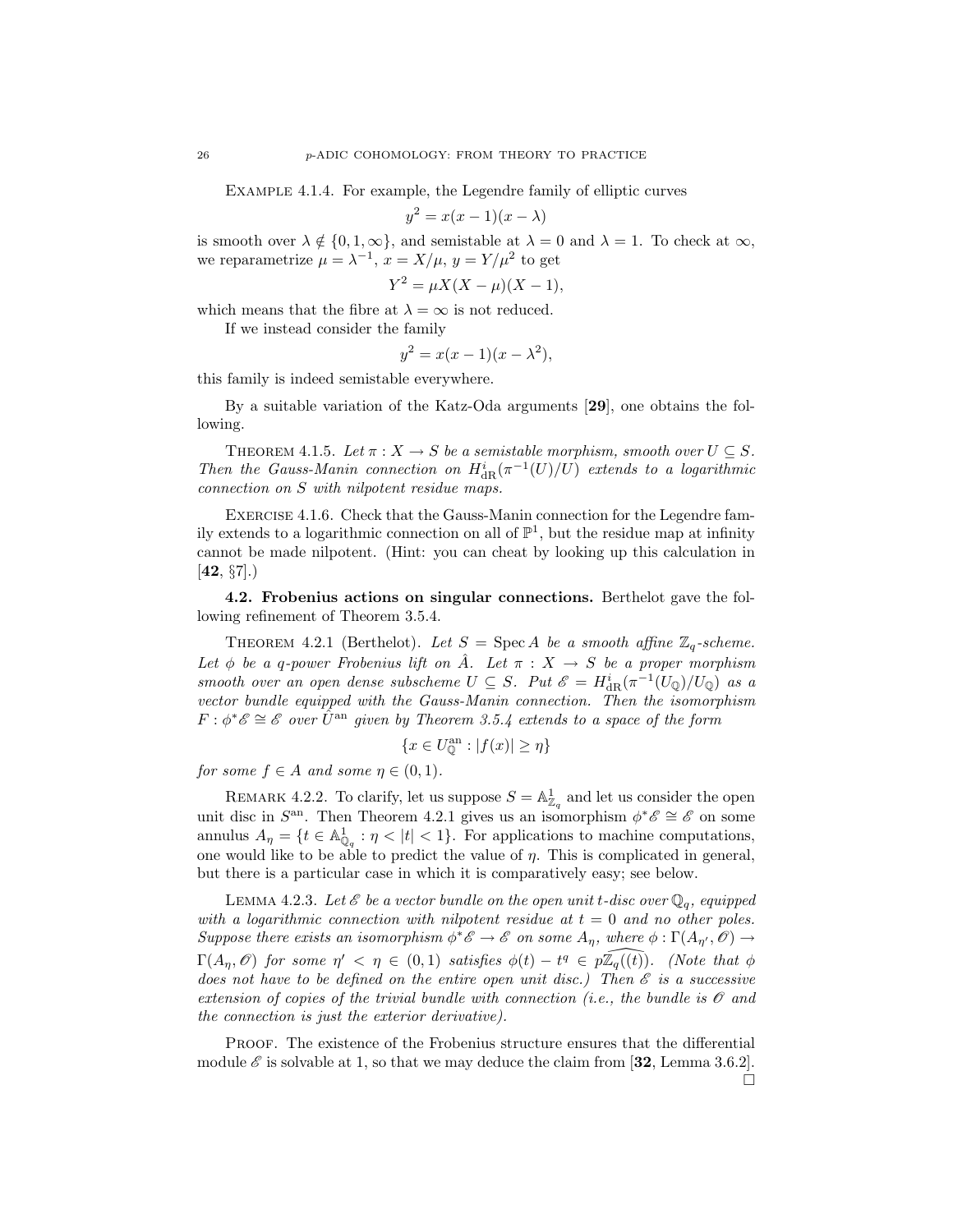REMARK 4.2.4. Resuming now Remark 4.2.2, now suppose that  $\pi$  is semistable and that its only singular fibre over the open unit disc is at  $t = 0$ . Define the matrices N, A as in Remark 3.5.5. Then there is a unique matrix  $U \in M_{n \times n}(\mathbb{Q}_q[[t]] \log t])$ with  $U \equiv I_n \pmod{(t, \log t)}$  such that  $NU + \frac{d}{dt}(U) = 0$ . From Lemma 4.2.3, one may deduce that each power series appearing in U and  $U^{-1}$  converges in the entire open unit disc. Define

$$
\phi(\log t) = q \log t + \sum_{i=1}^{\infty} \frac{(-1)^{i-1}}{i} (\phi(t)/t^q - 1)^i
$$

and put  $B = U^{-1}A\phi(U)$ . Then (3.5.6) implies  $\frac{d}{dt}(B) = 0$ , so  $B \in M_{n \times n}(\mathbb{Q}_q)$ .

By writing  $A = UB\phi(U^{-1})$ , we deduce the following. Suppose that  $\eta \in [0,1)$ has the property that  $|\phi(t)/t^q - 1|_{\eta} < 1$ ; note that this implies  $|\phi(t)|_{\eta} = \eta^q < 1$ . (Here  $|\cdot|_{\eta}$  is the  $\eta$ -Gauss norm, i.e.,  $|\sum_i c_i t^i|_{\eta} = \sup_i \{|c_i| \eta^i\}$ .) Then A converges on  $\eta \leq |t| < 1$ .

For explicit computations, one needs effective convergence bounds in the above argument. These are provided by results of Christol and Dwork [7].

REMARK 4.2.5. Continuing as in Remark 4.2.4, we obtain on  $H^i_{\mathrm{dR}}(X_0)$  a Frobenius action  $\Phi$  as well as a nilpotent operator N. It is natural to ask for a geometric interpretation of these; one expects them to coincide with the corresponding operators (Frobenius and monodromy) on the Hyodo-Kato cohomology  $H^i_{\rm HK}(\overline{X}_0)$  via the comparison isomorphism

$$
H^i_{\rm dR}(X_0)\cong H^i_{\rm HK}(\overline{X}_0).
$$

(These notions are introduced in [26]; a similar construction in topology is the "Milnor fibre".) We do not have a proof of this coincidence, though it is strongly suggested by results of Coleman and Iovita  $[8]$  and Grosse-Klönne  $[18]$ .

Note that if we wish to transfer the Frobenius action from  $X_0$  to another fibre  $X_t$ with  $|t| < 1$ , we must at some point evaluate  $log(t)$ , which requires choosing a branch of the *p*-adic logarithm. This is consistent with the fact that for  $t \neq 0$ , the Hyodo-Kato isomorphism  $H^i_{\text{dR}}(X_t) \cong H^i_{\text{HK}}(\overline{X}_0)$  depends on such a branch choice; the monodromy operator transfers canonically to  $H^i_{\text{dR}}(X_t)$ , but the Frobenius operator on  $H^i_{\text{dR}}(X_t)$  does depend on the branch choice.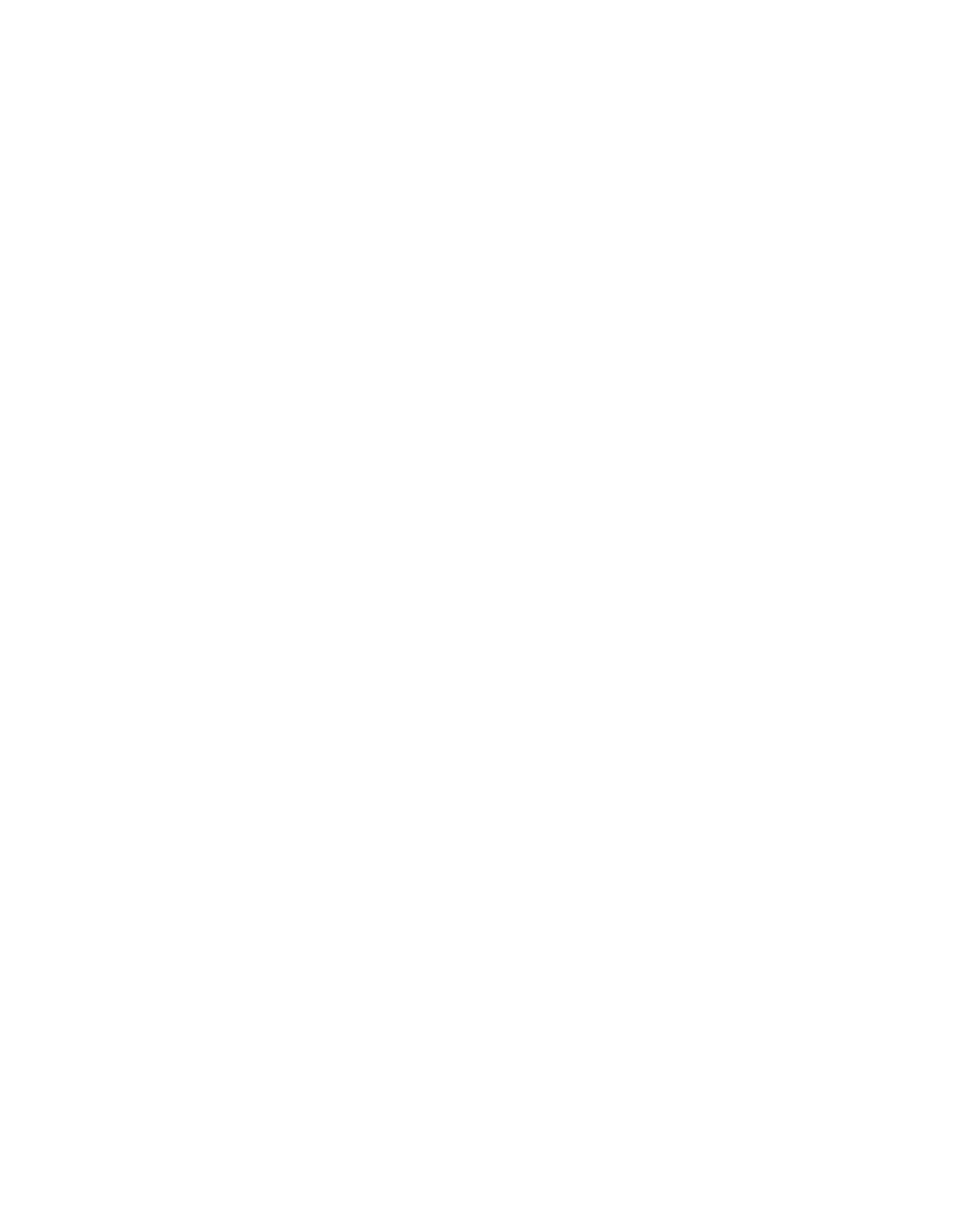# Bibliography

- [1] T.G. Abbott, K.S. Kedlaya, and D. Roe, Bounding Picard numbers of surfaces using padic cohomology, arXiv:math.NT/0601508 (version of 18 Jan 2007), to appear in Arithmetic, Geometry and Coding Theory (AGCT 2005), Societé Mathématique de France.
- [2] F. Baldassarri and P. Berthelot, On Dwork cohomology for singular hypersurfaces, Geometric Aspects of Dwork Theory, Vol. I, de Gruyter, Berlin, 2004, 177–244.
- [3] P. Berthelot, Cohomologie Cristalline des Schémas de Caractéristique  $p > 0$ , Lecture Notes in Math. 407, Springer-Verlag, Berlin, 1974.
- [4] P. Berthelot, Géométrie rigide et cohomologie des variétés algébriques de caractéristique  $p$ , Introductions aux cohomologies  $p$ -adiques (Luminy, 1984), Mém. Soc. Math. France 23 (1986), 7–32.
- [5] P. Berthelot and A. Ogus, Notes on Crystalline Cohomology, Princeton Univ. Press, Princeton, 1978.
- [6] R. Bott and L.W. Tu, Differential Forms in Algebraic Topology, corrected third printing, Graduate Texts in Math. 82, Springer-Verlag, 1995.
- [7] G. Christol and B. Dwork, Effective p-adic bounds at regular singular points, Duke Math. J. 62 (1991), 689–720.
- [8] R. Coleman and A. Iovita, The Frobenius and monodromy operators for curves and abelian varieties, Duke Math. J. 97 (1999), 171–215.
- [9] D.A. Cox and S. Katz, Mirror Symmetry and Algebraic Geometry, Math. Surveys and Monographs 68, Amer. Math. Soc., 1999.
- [10] P. Deligne, *Équations Différentielles à Points Singuliers Réguliers*, Lecture Notes in Math. 163, Springer-Verlag, Berlin, 1970.
- [11] P. Deligne and L. Illusie, Relèvements modulo  $p^2$  et dècomposition du complexe de de Rham, Invent. Math. 89 (1987), 247–270.
- [12] J. Denef and F. Vercauteren, An extension of Kedlaya's algorithm to hyperelliptic curves in characteristic 2, J. Cryptology  $19$  (2006), 1-25.
- [13] B. Dwork, On the rationality of the zeta function of an algebraic variety, Amer. J. Math. 82 (1960), 631–648.
- [14] B. Edixhoven, Point counting after Kedlaya, course notes at http://www.math.leidenuniv.nl/~edix/oww/mathofcrypt/.
- [15] T. Ekedahl, On the multiplicative properties of the de Rham-Witt complex I, II, Ark. Mat.  $22(1984)$ , 185-239; *ibid.* 23 (1985), 53-102.
- [16] P. Griffiths, On the periods of certain rational integrals. I, II, Annals of Math. 90 (1969), 460–495, 496–541.
- [17] P. Griffiths and J. Harris, Principles of Algebraic Geometry, John Wiley & Sons, 1978.
- [18] E. Grosse-Klönne, Frobenius and monodromy operators in rigid analysis, and Drinfel'd's symmetric space, J. Alg. Geom. 14 (2005), 391–437.
- [19] A. Grothendieck, On the de Rham cohomology of algebraic varieties, Publ. Math. IHÉS 29 (1966), 95–103.
- [20] A. Grothendieck, Élements de géométrie algébrique III: Étude cohomologique des faisceaux cohérents, première partie (EGA 3-1), Publ. Math. IHÉS  $11$  (1961), 5–167.
- [21] A. Grothendieck et al, Revêtements Étales et Groupe Fondamental  $(SGA 1)$ , revised version, Société Mathématique de France, 2003.
- [22] R. Hartshorne, On the De Rham cohomology of algebraic varieties, Publ. Math. IHÉS 45 (1975), 5–99.
- [23] R. Hartshorne, Algebraic Geometry, Graduate Texts in Math. 52, Springer, 1977.